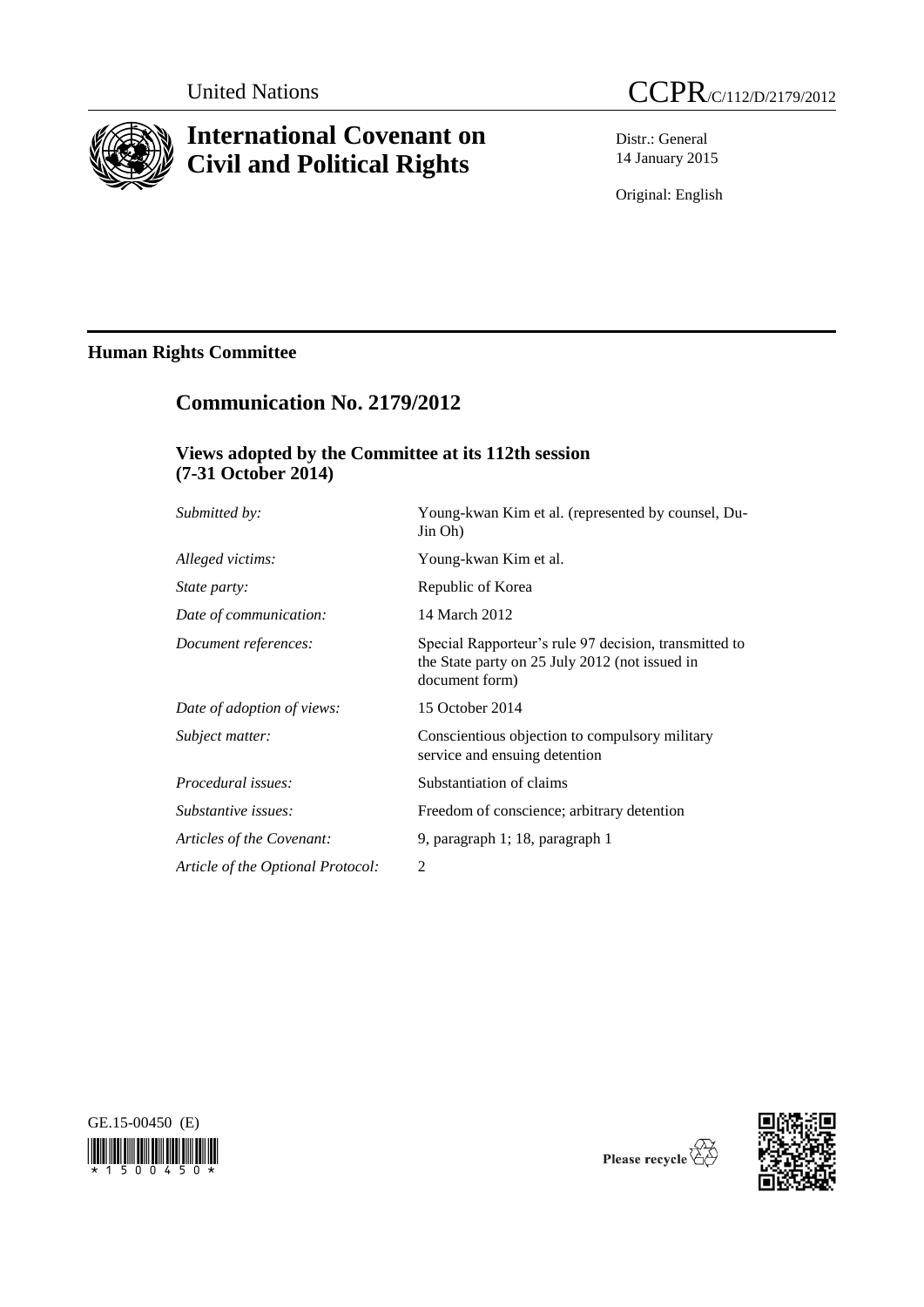# **Annex**

# **Views of the Human Rights Committee under article 5, paragraph 4, of the Optional Protocol to the International Covenant on Civil and Political Rights (112th session)**

concerning

# **Communication No. 2179/2012**\*

| Submitted by:          | Young-kwan Kim et al. (represented by counsel, Du-<br>Jin Oh) |
|------------------------|---------------------------------------------------------------|
| Alleged victims:       | Young-kwan Kim et al.                                         |
| <i>State party:</i>    | Republic of Korea                                             |
| Date of communication: | 14 March 2012                                                 |

*The Human Rights Committee*, established under article 28 of the International Covenant on Civil and Political Rights,

*Meeting* on 15 October 2014,

*Having concluded* its consideration of communication No. 2179/2012, submitted to the Human Rights Committee by Young-kwan Kim et al., under the Optional Protocol to the International Covenant on Civil and Political Rights,

*Having taken into account* all written information made available to it by the author of the communication and the State party,

*Adopts* the following:

# **Views under article 5, paragraph 4, of the Optional Protocol**

1. The authors of the communication are 50 individuals, all nationals of the Republic of Korea. They claim to be victims of violations by the Republic of Korea of their rights under articles 9 and 18 of the International Covenant on Civil and Political Rights.<sup>1</sup> The authors are represented by counsel, Du-jin Oh.

<sup>\*</sup> The following members of the Committee participated in the examination of the present communication: Yadh Ben Achour, Christine Chanet, Cornelis Flinterman, Yuji Iwasawa, Zonke Zanele Majodina, Gerald L. Neuman, Víctor Manuel Rodríguez-Rescia, Fabián Omar Salvioli, Anja Seibert-Fohr, Dheerujlall Seetulsingh, Yuval Shany, Konstantine Varzelashvili, Margo Waterval and Andrei Paul Zlătescu.

The texts of a joint opinion by Committee members Yuji Iwasawa, Gerald L. Neuman, Anja Seibert-Fohr, Yuval Shany and Konstantine Vardzelashvili (concurring) and of an individual opinion of Committee member Fabián Omar Salvioli (concurring) are appended to the present views.

 $1$  The Optional Protocol entered into force for the Republic of Korea on 10 April 1990.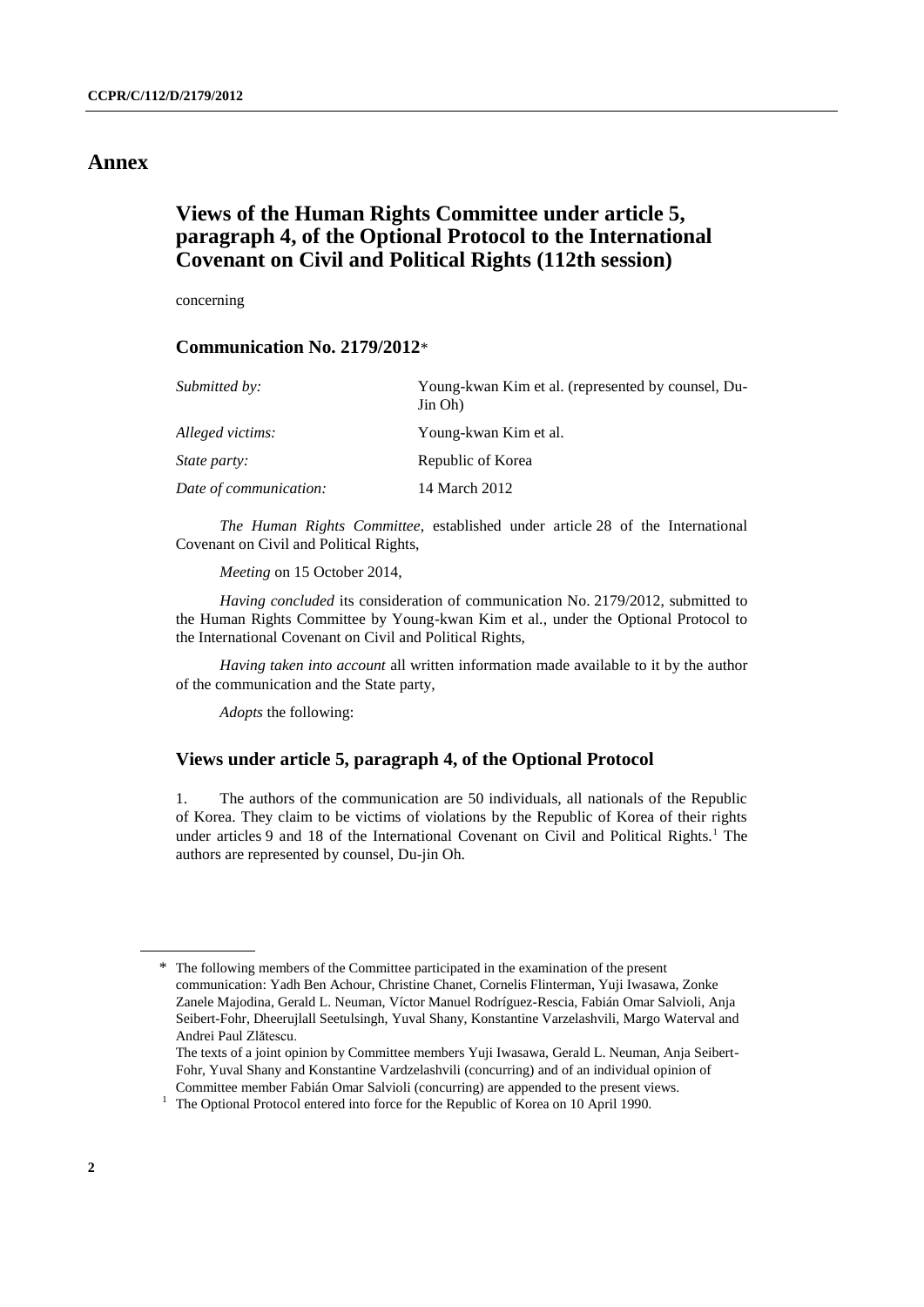#### **The facts as presented by the authors**

2.1 All 50 authors are Jehovah's Witnesses, who have been sentenced to 18 months imprisonment for refusing, on the basis of their religious belief, to be drafted for military service.<sup>2</sup>

#### *Young-kwan Kim*

2.2 On 21 May 2001, the author became a Jehovah's Witness. He received an enlistment notice from the Military Manpower Administration Office in spring 2006 and replied with a written statement about his religious belief and refusal to take up arms on the basis of his conscience. On 20 April 2007, the author was sentenced to 18 months in prison by the Trial Court of Gwangju because he was a conscientious objector to military service. On 12 July 2007, his appeal to the Court of Appeal was dismissed and his appeal to the Supreme Court was dismissed on 11 October 2007. He was released on parole on 30 September 2008.

#### *Won-dae Kim*

2.3 The author became a Jehovah's Witness by baptism at the age of 18 on 21 August 2004. He received an enlistment notice on 1 November 2007 and notified the Military Manpower Administration Office of his decision to conscientiously object to military service. The author was sentenced to 18 months in prison by the Trial Court of Jeju on 7 May 2009 because he was a conscientious objector to military service. His appeal to the Court of Appeal was dismissed on 22 October 2009, and his appeal to the Supreme Court was dismissed on 24 December 2009. He was imprisoned on 22 October 2009 and he was released on parole on 24 December 2010.

#### *Jung-ho Kim*

2.4 The author has studied the Bible from a young age and became a Jehovah's Witness by baptism on 8 May 2004. On 19 June 2008, the author notified the Manpower Administration Office of his conscientious objection and that he would perform the alternative to military service. On 4 December 2008, the Uijeongbu District Court sentenced him to 18 months of imprisonment. His appeal was dismissed. On 12 February 2009, he was imprisoned. While in prison, he appealed to the Supreme Court, which dismissed his appeal on 23 April 2009. He was released on parole on 30 April 2010.

#### *Jong-bok Kim*

2.5 The author has studied the Bible since childhood and was baptized as a Jehovah's Witness on 16 August 2003. The author did not respond to a draft notice of 12 August 2007. On 25 March 2009, the Trial Court of Changwon sentenced the author to 18 months of imprisonment. His appeal to the Changwon District Court was dismissed on 20 August 2009. His appeal to the Supreme Court was dismissed on 12 November 2009. He was imprisoned on 18 November 2009 and was released on parole on 28 January 2011.

#### *Jong-uk Kim*

2.6 The author was baptized on 30 July 2000. When he received a call from Military Manpower Administration Office in the second quarter of 2007 asking whether he would serve in the military, he explained his conscientious objection. The author was sentenced to 18 months in prison by the Trial Court of Suncheon branch of Gwangju on 19 July 2007

<sup>&</sup>lt;sup>2</sup> The court decisions provided with the complaint indicate that military draft evasion is a crime under article 88, paragraph 1, of the Korean Military Service Act.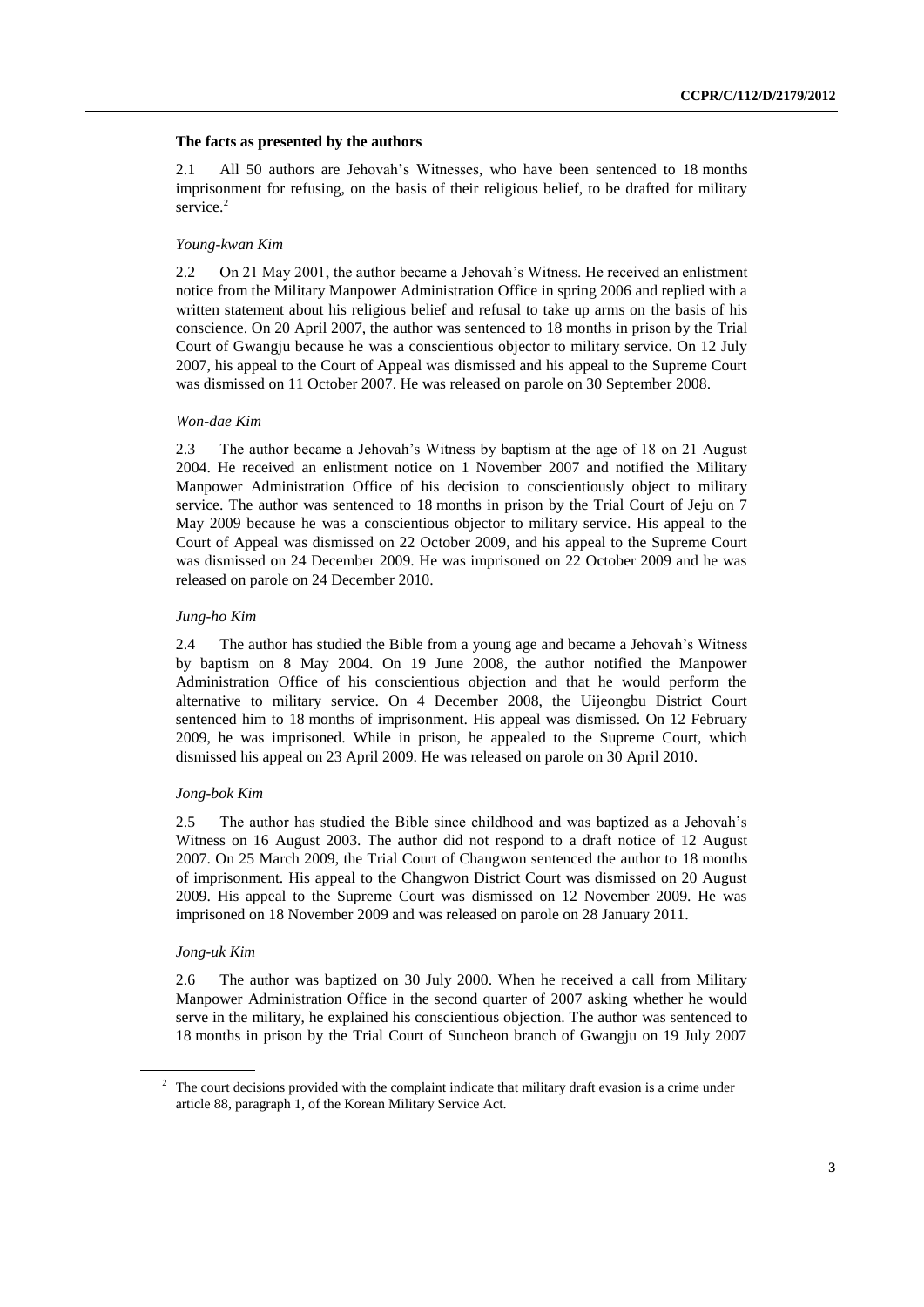because he was a conscientious objector to military service. His appeal to the Court of Appeal was dismissed on 12 September 2007, and his appeal to the Supreme Court was dismissed on 29 November 2007. He served his sentence from 1 June 2007 to 30 September 2008.

#### *Ji-Hun Kim*

2.7 The author became a Jehovah's Witness by baptism on 2 August 2003. After receiving a draft notice on 27 November 2007, he informed the Military Manpower Administration of his decision not to enlist based on his conscience on 26 November 2007. The author was arrested during the first hearing on 9 April 2008. The author was sentenced to 18 months in prison by the Trial Court of Busan on 26 May 2008. His appeal to the Court of Appeal was dismissed on 24 July 2008, and his appeal to the Supreme Court was dismissed on 9 October 2008. He was released on parole on 30 November 2009.

#### *Chan-woo Kim*

2.8 On 2 August 2003, the author was baptized. He submitted notification of conscientious objection to the Military Manpower Administration Office on 11 September 2007. The author was sentenced to 18 months in prison by the Trial Court of Busan on 29 January 2008 because he was a conscientious objector to military service. His appeal to the Court of Appeal was dismissed on 22 May 2008, and his appeal to the Supreme Court was dismissed on 24 July 2008. He was imprisoned in Busan Jurye Detention Centre on 14 August 2008. On 28 October 2009, he was released on parole.

#### *Hyeon-woo Kim*

2.9 On 22 December 2007, the author decided to be baptized as a Jehovah's Witness. On 1 October 2009, he received a draft notice that ordered him to enter a military camp on 9 November 2009, which he did not enter. He was sentenced to 18 months in prison by the Trial Court of Ansan Branch of Suwon, on 28 January 2010 because he was a conscientious objector to military service. His appeal to the Court of Appeal was dismissed on 29 April 2010, and his appeal to the Supreme Court was dismissed on 9 September 2010. On 27 September 2010 he was imprisoned and was released on parole on 30 November 2011.

#### *Hyeong-cheol Kim*

2.10 The author became a Jehovah's Witness by baptism on 3 December 2000. He received a notice of draft for military service on 20 June 2007, but he did not present himself to the camp. The author was sentenced to 18 months in prison by the Trial Court of Gwangju on 2 November 2007 because he was a conscientious objector to military service. His appeal to the Court of Appeal was dismissed on 2 April 2008, and his appeal to the Supreme Court was dismissed on 12 June 2008. He was released on parole on 31 January 2009.

#### *Jeong-min Na*

2.11 The author was baptized in Paraguay on 27 November 2005. In January 2005, after a long period living overseas, he came back from Canada to the Republic of Korea and settled there. On 15 December 2006, he received a draft notice ordering him to report to the Nonsan Army Recruit Training Centre, which he did not do. On 20 June 2007, the Seoul Central District Court sentenced him to 18 months imprisonment. The Court of Appeal dismissed his appeal on 10 October 2007, and his appeal to the Supreme Court was dismissed on 15 May 2008. He was imprisoned on 1 July 2008 and was released on parole on 30 September 2009.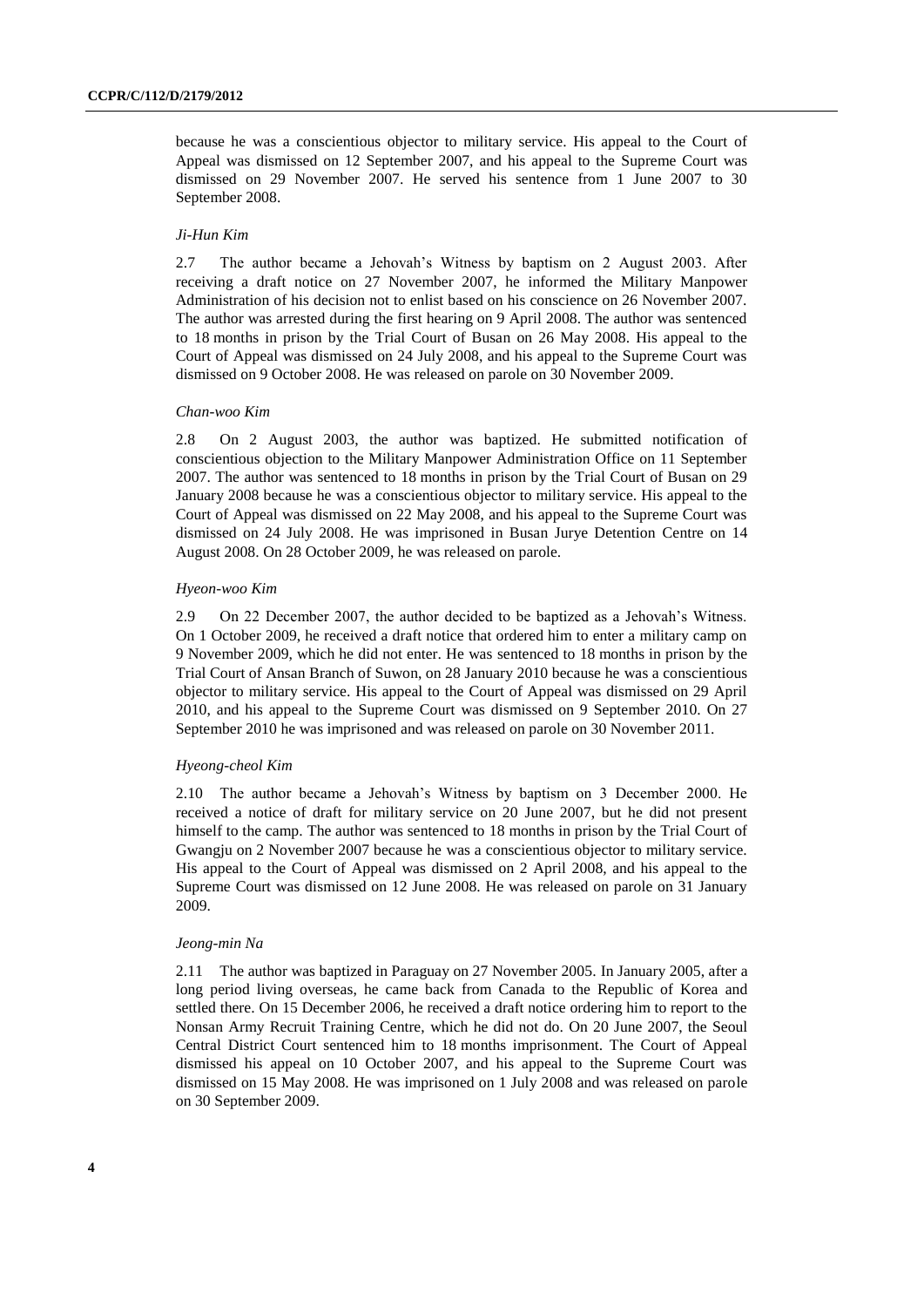#### *Sung-bong Nam*

2.12 The author was baptized on 8 December 2001. He received a draft notice of active military service on 23 October 2006, but did not enter the camp; charges were pressed against him by the Military Manpower Administration Office. The author was sentenced to 18 months in prison by the Trial Court of Busan on 14 August 2007 because he was a conscientious objector to military service. The Court of Appeal dismissed his appeal on 17 April 2008 and his appeal to the Supreme Court was dismissed on 12 June 2008. He was imprisoned at the Busan Detention Centre on 23 June 2008 and was discharged on 30 September 2009.

### *Woo-sung Nam*

2.13 The author became a Jehovah's Witness by baptism on 1 November 1997. The author was part of the technical research staff of the Graduate School of Yonsei and was fulfilling his duty for the alternative military service. However, he received a notice to report to Chungnam Nonsan Army Training Centre on 17 May 2007 and to participate in the training programme for skilled industry personnel until 14 June 2007, which included military training. Due to his religious beliefs, he did not enter the military camp. The author was sentenced to 18 months in prison by the Seoul Western District Court on 20 December 2007 because he was a conscientious objector to military service. His appeal to the Court of Appeal was dismissed on 26 June 2008, and his appeal to the Supreme Court was dismissed on 11 September 2008. He was imprisoned on 22 September 2008, and was released on parole on 30 November 2009.

### *Ah-min Roh*

2.14 The author was baptized in 1998. Because he did not enter the military camp on the date indicated in a draft notice of 4 May 2007, the author was sentenced to 18 months in prison by the Trial Court of Suwon on 10 October 2007 as a conscientious objector to military service. The Court of Appeal dismissed his appeal on 24 January 2008, and his appeal to the Supreme Court was also dismissed on 11 April 2008. On 24 January 2008, he was imprisoned, and was released on parole on 30 March 2009.

#### *Nak-hong Min*

2.15 The author became a Jehovah's Witness by baptism on 8 October 2005. He received a draft notice on 19 April 2007. The author was sentenced to 18 months in prison by the Trial Court of Cheongju on 8 July 2009 because he was a conscientious objector to military service. His appeal to the Court of Appeal was dismissed on 30 December 2009, and his appeal to the Supreme Court was dismissed on 13 October 2011. He was imprisoned on 17 October 2011.

## *Myung-gyun Park*

2.16 The author became a Jehovah's Witness by baptism on 27 July 2001. On 15 June 2007, the author informed the Kwangju Military Manpower Administration Office of his conscientious objection to military service. The author was sentenced to 1 year and 6 months in prison by the Trial Court of Kwangju on 30 November 2007 because he was a conscientious objector to military service. His appeal to the Court of Appeal was dismissed on 2 April 2008, and his appeal to the Supreme Court was dismissed on 12 June 2008. He was imprisoned on 30 November 2007 and was released on parole on 28 February 2009.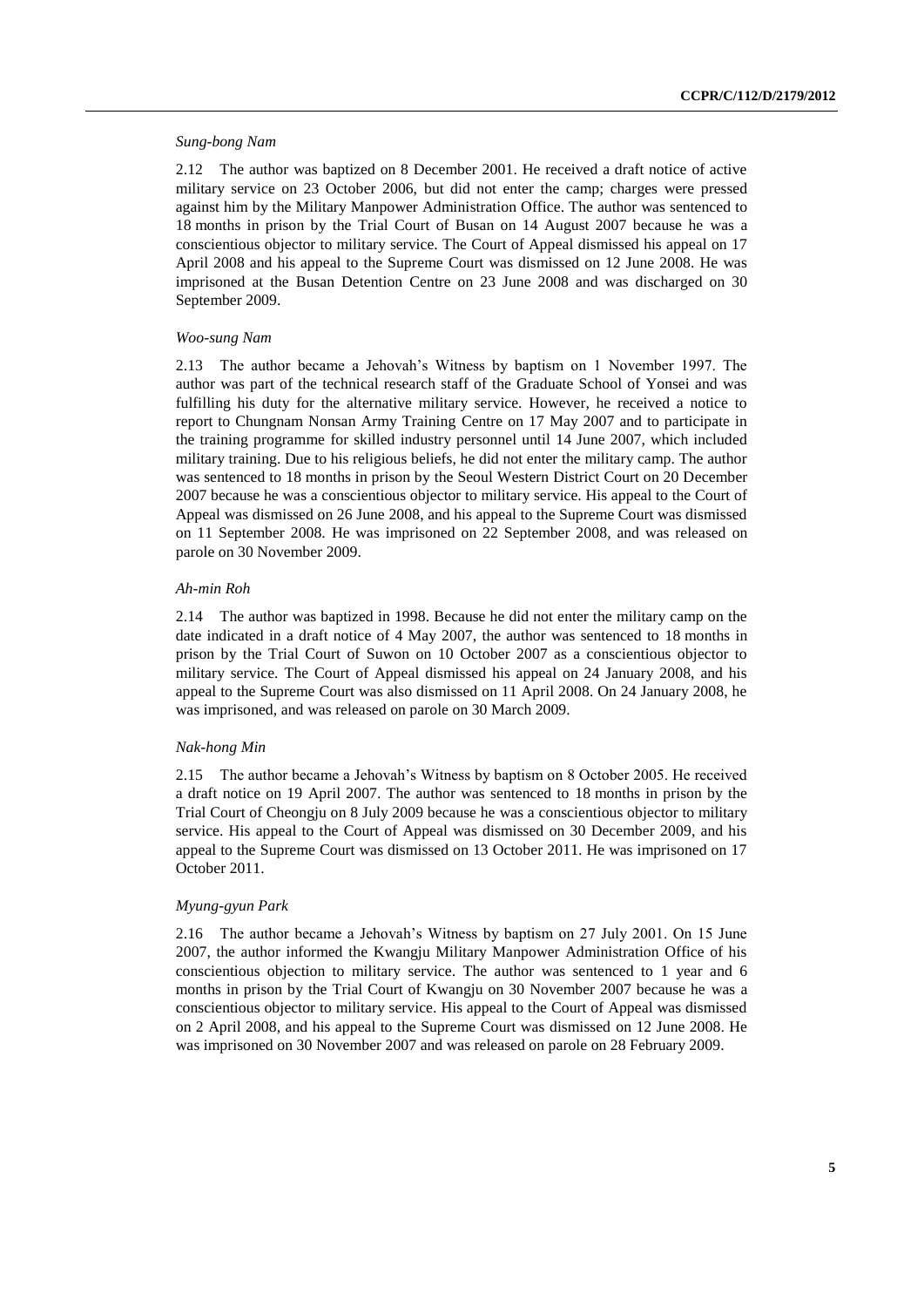#### *Seong-min Park*

2.17 The author's parents are Jehovah's Witnesses and he became a Jehovah's Witness on 26 July 1997. He received a notice of draft for active military service on 6 July 2007. The author was sentenced to 18 months in prison by the Trial Court of Jeongju on 19 February 2008 because he was a conscientious objector to military service. His appeal to the Court of Appeal was dismissed on 11 April 2008, and his appeal to the Supreme Court was dismissed on 26 June 2008. He was imprisoned on 19 February 2008 and was released on parole on 2 May 2009.

#### *In-pum Park*

2.18 The author was baptized as a Jehovah's Witness on 18 November 2000. In March of 2007, he received a notice ordering him to enlist in the army. The author was sentenced to 18 months in prison by the Trial Court of Suwon on 14 September 2007 because he was a conscientious objector to military service. His appeal to the Court of Appeal was dismissed on 15 November 2007, and his appeal to the Supreme Court was dismissed on 10 April 2008. He was released on parole on 28 October 2008.

#### *Jin-kyu Seo*

2.19 On 19 September 2007, the author received an enlistment notice. He called the Office of Military Manpower Administration and revealed that he was a Jehovah's Witness and that he could not fulfil his military duty. The author was sentenced to 18 months in prison by the Trial Court of Goyang Branch of Euijeongbu on 14 February 2008 because he was a conscientious objector to military service. His appeal to the Court of Appeal was dismissed on 23 May 2008, and his appeal to the Supreme Court was dismissed on 21 August 2008. He was released on parole on 28 July 2009.

#### *Woo-sik Son*

2.20 The author became a Jehovah's Witness by baptism on 30 July 2005. He received a notice of draft for military service. The author was sentenced to 18 months in prison by the Trial Court of Cheonan Branch of Daejeon on 12 November 2009 because he was a conscientious objector to military service. His appeal to the Court of Appeal was dismissed on 11 February 2010, and his appeal to the Supreme Court was dismissed on 8 July 2010. He was released on parole on 30 September 2011.

#### *Chul-woo Song*

2.21 The author became a Jehovah's Witness by baptism on 3 August 2005. He has objected to military service on the basis of conscience since 2007. He received a draft notice on 3 May 2007. The author was sentenced to 18 months in prison by the Trial Court of Western Seoul on 5 October 2007 because he was a conscientious objector to military service. His appeal to the Court of Appeal was dismissed on 29 November 2007, and his appeal to the Supreme Court was dismissed on 27 October 2011.

#### *Tae-yang Oh*

2.22 The author started to study the Bible when he was 7 years old. When he was 15, he volunteered to be baptized. On 1 September 2009, he received a draft notice for conscription on 12 October 2009; however, he did not go to Nonsan Army Training Centre, as required. Instead, he notified the Military Manpower Administration Office that he would not join the army because of his Bible-trained conscience. On 29 January 2010, the author was sentenced to 18 months in prison by the Trial Court of Nonsan Branch of Daejeon because he was a conscientious objector to military service. His appeal to the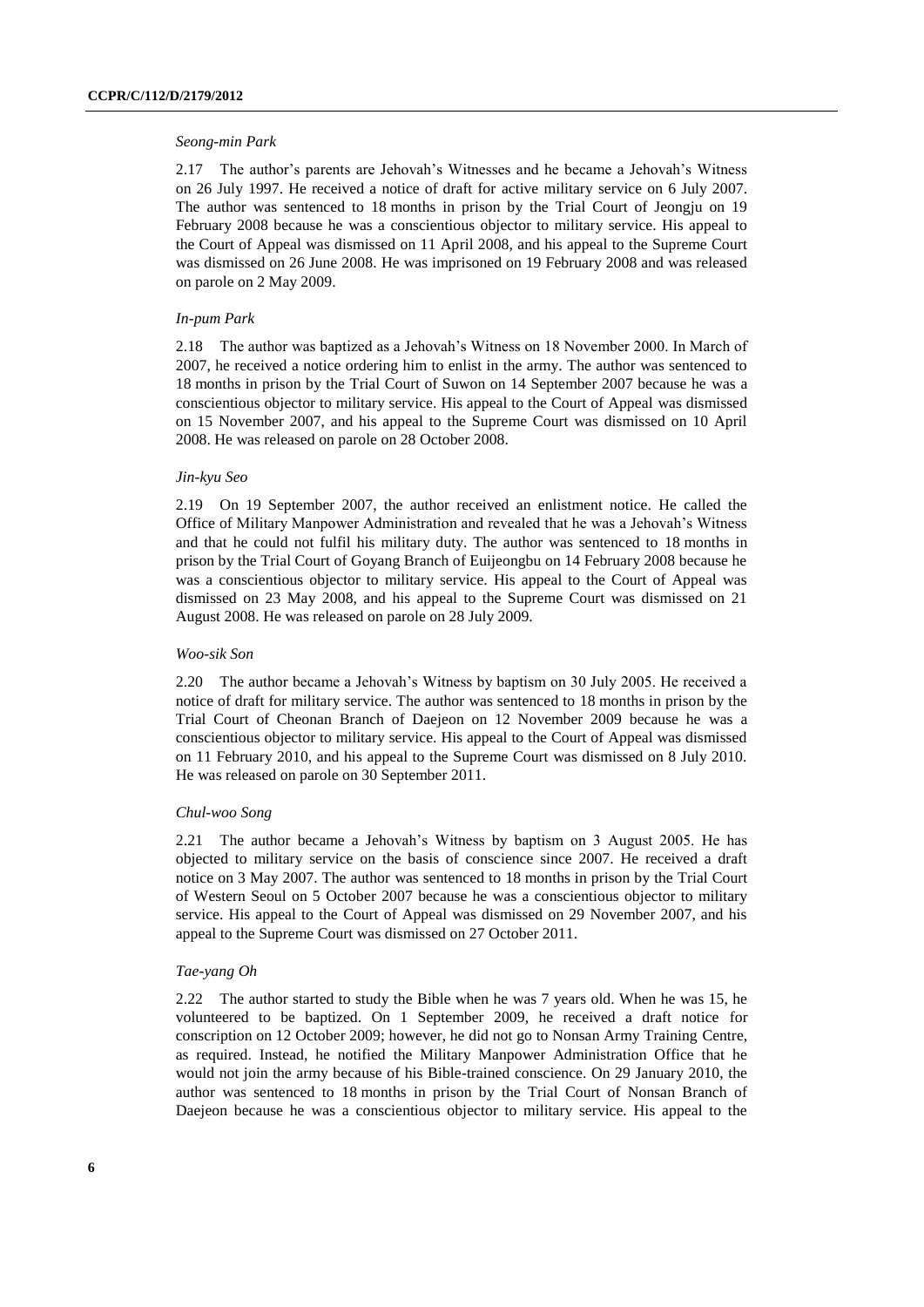Court of Appeal was dismissed on 4 May 2010, and his appeal to the Supreme Court was dismissed on 30 September 2010. He was imprisoned on 5 October 2010 with an expected release date of 4 April 2012.

#### *Beom-seok Woo*

2.23 The author was baptized on 30 September 2000. On 27 December 2006, he received a draft notice ordering him to enlist in a military training camp by 22 February 2007. Upon receiving the notice, he expressed his will to object to military service to the Military Manpower Administration Office. The author was sentenced to 18 months in prison by the Trial Court of Daegu on 18 February 2008 because he was a conscientious objector to military service. His appeal to the Court of Appeal was dismissed on 2 May 2008, and his appeal to the Supreme Court was dismissed on 10 July 2008. On 18 February 2008, he was imprisoned and released on parole on 1 May 2009.

#### *Hyun-cheol Yoo*

2.24 The author was baptized on 23 September 2001. He rejected the enlistment call for active duty delivered in May 2010 and reported his stance to the Regional Military Manpower Administration one month before the enlistment date. The author was sentenced to 18 months in prison by the Trial Court of Gunsan Branch of Jeonju on 10 November 2010 because he was a conscientious objector to military service. His appeal to the Court of Appeal was dismissed on 14 January 2011, and his appeal to the Supreme Court was dismissed on 24 March 2011. He has since been in detention.

#### *Kun-suk Lee*

2.25 The author was baptized as a Jehovah's Witness on 23 February 2002, when he was 14 years old. In June 2007, he received an enlistment notice to join the army by 24 July. He visited the Military Manpower Administration Office and explained his position that he could not join the army. On 8 January 2008, he was sentenced to 18 months in prison by the Trial Court of Suwon because he was a conscientious objector to military service. His appeal to the Court of Appeal was dismissed on 13 March 2008, and his appeal to the Supreme Court was dismissed on 15 May 2008. He was imprisoned in Suwon Detention Centre on 8 January 2008 and was released on parole on 30 March 2009.

#### *Go-woon Lee*

2.26 The author has studied the Bible since the age of six and was baptized on 30 March 1996 when he was 10 years old. After having received an enlistment notice for active service ordering him to enter military training on 4 August 2009, he reported to the Military Manpower Administration that he would not enlist. The author was sentenced to 18 months in prison by the Trial Court of Pyeongtaek branch of Suwon on 12 November 2009 because he was a conscientious objector to military service. His appeal to the Court of Appeal was dismissed on 1 April 2010, and his appeal to the Supreme Court was dismissed on 24 June 2010. He was imprisoned on 30 June 2010 and was released on parole on 30 September 2011.

#### *Ki-woon Lee*

2.27 The author was baptized on 10 August 2002. In 2007, he received an enlistment notice and went to the Office of Military Manpower Administration to express his objection to military service. The author was sentenced to 18 months in prison by the Trial Court of Suwon on 27 December 2007 because he was a conscientious objector to military service. His appeal to the Court of Appeal was dismissed on 20 March 2008, and his appeal to the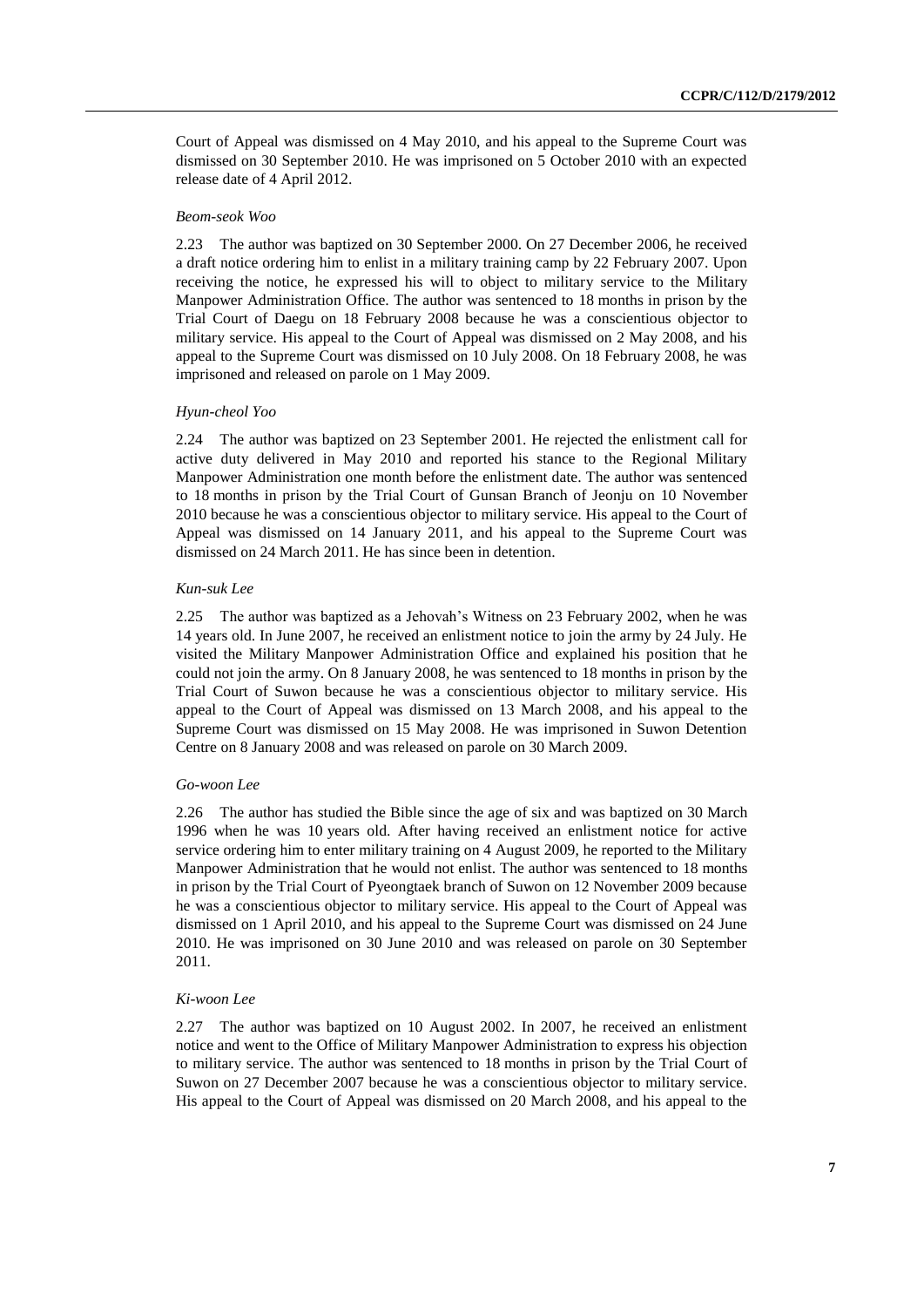Supreme Court was dismissed on 12 June 2008. He served a total sentence of one year and three months.

#### *Min-woo Lee*

2.28 The author has received Bible education since he was seven years old and was baptized as a Jehovah's Witness on 8 October 2000. He received an enlistment notice on 8 October 2007 but he did not report for duty. The author was sentenced to 18 months in prison by the Trial Court of Daegu on 15 February 2008 because he was a conscientious objector to military service. His appeal to the Court of Appeal was dismissed on 18 April 2008, and his appeal to the Supreme Court was dismissed on 9 October 2008. He was detained on 15 February 2008 and was released on parole on 1 May 2009.

#### *Min-hee Lee*

2.29 The author was baptized on 29 November 2001. On 5 February 2008, he received an enlistment notice and responded by a written notification of his conscientious objection. The author was sentenced to 18 months in prison by the Trial Court of Euijeongbu on 7 August 2008 because he was a conscientious objector to military service. His appeal to the Court of Appeal was dismissed on 26 September 2008, and his appeal to the Supreme Court was dismissed on 11 December 2008. He was imprisoned on 26 September 2008 and was released on 30 November 2009 on parole.

#### *Sun Lee*

2.30 The author was baptized on 29 July 2000. On 10 November 2009, he received a notice of enlistment; he reported to the Military Manpower Administration and stated that he was a conscientious objector. The author was sentenced to 18 months in prison by the Trial Court of Seoul Central on 5 February 2010 because he was a conscientious objector to military service. His appeal to the Court of Appeal was dismissed on 15 April 2010, and his appeal to the Supreme Court was dismissed on 27 May 2010. He was imprisoned on 5 February 2010 and released on parole on 9 May 2011.

#### *Sung-hoon Lee*

2.31 The author was baptized on 8 December 2001 and decided to refuse to perform military service on the basis of his religious conscience. The author was sentenced to 18 months in prison by the Trial Court of Busan on 4 September 2007 because he was a conscientious objector to military service. His appeal to the Court of Appeal was dismissed on 21 December 2007, and his appeal to the Supreme Court was dismissed on 12 March 2008. He was imprisoned on 13 March 2008 and was released in May 2009.

#### *Soo-bin Lee*

2.32 The author became a Jehovah's Witness by baptism in April 2007. On 8 December 2007, he received a notice of enlistment and subsequently reported his refusal to join the army. He was sentenced to 18 months in prison by the Trial Court of Ulsan on 29 December 2008 because he was a conscientious objector to military service. His appeal to the Court of Appeal was dismissed on 9 April 2010, and his appeal to the Supreme Court was dismissed on 10 June 2010. On 9 April 2010, he was detained and was later released on parole.

## *Yung Lee*

2.33 The author received an enlistment notice for military service on 4 June 2007, and responded with a letter on 26 June 2007 notifying the authorities of his decision to refuse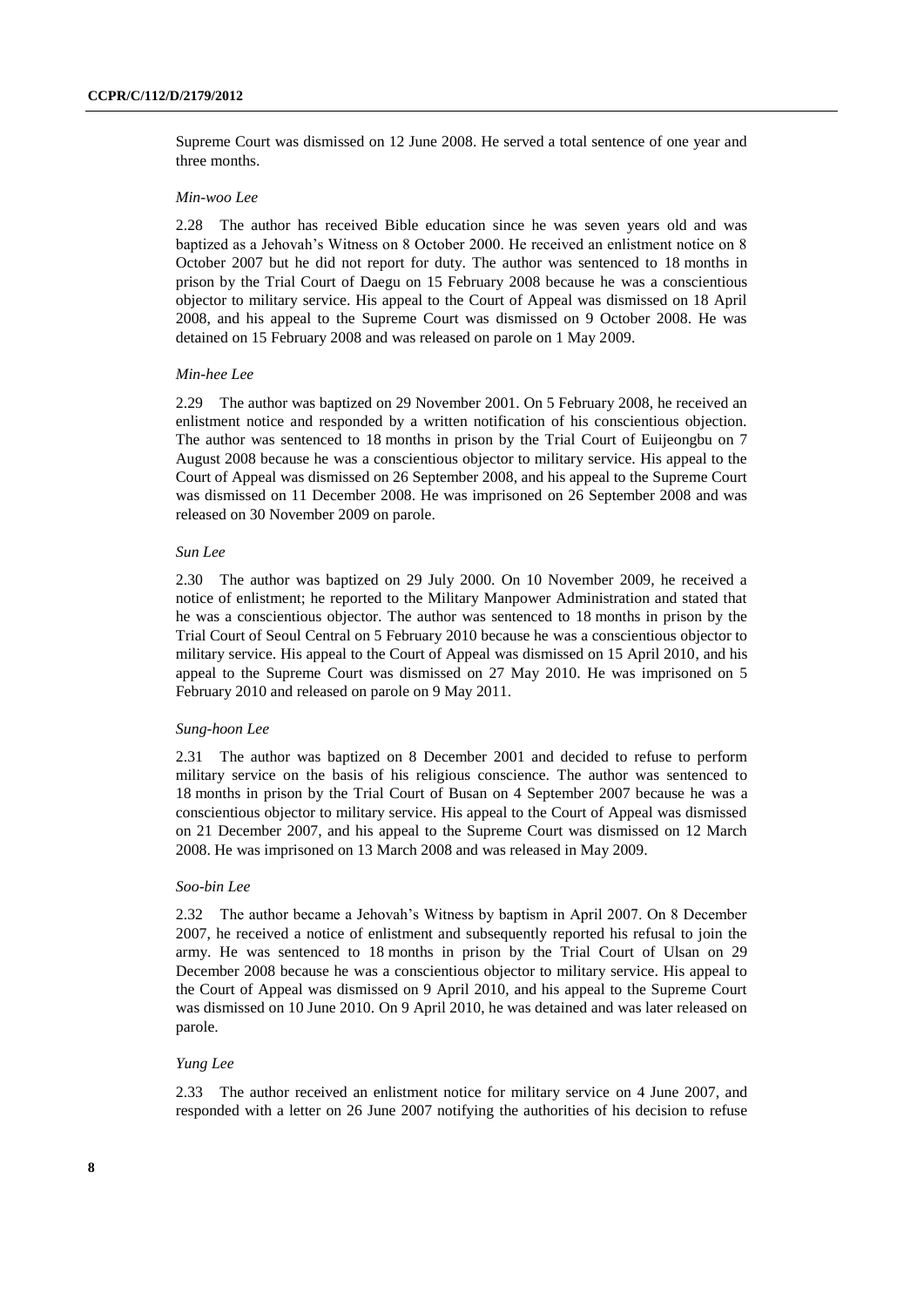service owing to his conscience. The author was sentenced to 18 months in prison by the Trial Court of Cheonan branch of Daejeon on 5 December 2007 because he was a conscientious objector to military service. His appeal to the Court of Appeal was dismissed on 21 March 2008, and his appeal to the Supreme Court was dismissed on 12 June 2008. On 16 June 2008, he was imprisoned and was released on parole on 14 August 2009.

#### *In-Hong Lee*

2.34 The author received a draft notice on 25 August 2008; however, he did not enlist in order to observe Bible teachings as a Jehovah's Witness. He was sentenced to 18 months in prison by the Trial Court of Daegu on 15 April 2009 because he was a conscientious objector to military service. His appeal to the Court of Appeal was dismissed on 17 July 2009, and his appeal to the Supreme Court was dismissed on 24 September 2009. On 15 April 2009, he was imprisoned and was released on parole on 30 June 2010.

#### *Jong-hyun Lee*

2.35 The author was baptized on 22 April 2007. He received an enlistment notice on 30 April 2007, but did not enlist due to his conscience. The author was sentenced to 18 months in prison by the Trial Court of Daejeon on 26 October 2007 because he was a conscientious objector to military service. His appeal to the Court of Appeal was dismissed on 4 January 2008, and his appeal to the Supreme Court was dismissed on 24 April 2008. On 8 May 2008, he was imprisoned and released on parole after 14 months.

#### *Jee-woon Lee*

2.36 The author was baptized on 24 January 1999. In 2006, he received an enlistment notice requiring him to report for duty on 8 May 2007, but he notified the authorities by telephone of his decision to object to military service. The author was sentenced to 18 months in prison by the Trial Court of Uijeongbu on 14 November 2007 because he was a conscientious objector to military service. His appeal to the Court of Appeal was dismissed on 25 January 2008, and his appeal to the Supreme Court was dismissed on 11 April 2008. On 14 November 2007, the author was imprisoned and released on parole on 30 January 2009.

#### *Tae-sub Lee*

2.37 The author was baptized as a Jehovah's Witness on 28 July 2001. He received an enlistment notice on 13 September 2007, and responded with a letter confirming his status as a Jehovah's Witness and explaining the reason for which he could not carry out his military duty. The author was sentenced to 18 months in prison by the Trial Court of Uiseong Branch of Daegu on 16 January 2008 because he was a conscientious objector to military service. His appeal to the Court of Appeal was dismissed on 4 April 2008, and his appeal to the Supreme Court was dismissed on 12 June 2008. On 16 January 2008, he was imprisoned and was released on 1 May 2009.

#### *Hyun-tek Lee*

2.38 The author was baptized on 10 November 2001. On 22 August 2007, he received an enlistment notice. He then explained to the police that he objected to military service. The author was sentenced to 18 months in prison by the Trial Court of Seoul Southern on 16 January 2008 because he was a conscientious objector to military service. His appeal to the Court of Appeal was dismissed on 13 February 2008, and his appeal to the Supreme Court was dismissed on 12 June 2008. In December 2007, he was imprisoned and was released on parole on 30 March 2009.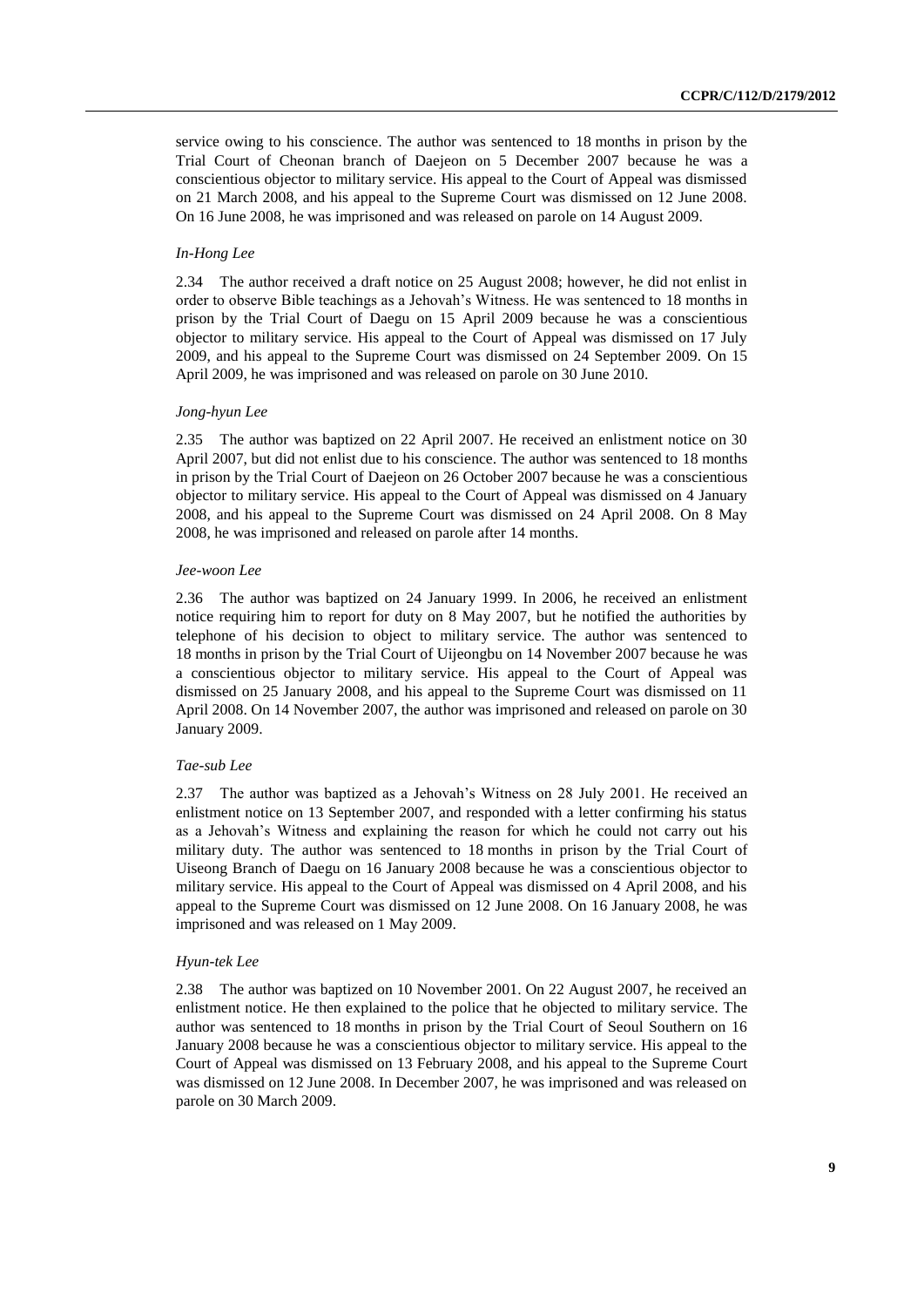#### *Byeng-kyeng Lim*

2.39 The author was baptized on 25 May 2003. On 2 February 2008, he received an enlistment notice but declined to enlist in the army owing to his adherence to Bible principles. The author was sentenced to 18 months in prison by the Trial Court of Seoul Bukbu on 10 December 2008 because he was a conscientious objector to military service. His appeal to the Court of Appeal was dismissed on 10 February 2009, and his appeal to the Supreme Court was dismissed on 23 April 2009. On 10 December 2008, he was imprisoned and was released on 26 February 2010.

#### *Sung-Hoon Lim*

2.40 The author was baptized as a Jehovah's Witness on 22 July 2006. In summer 2007, he received an enlistment notice and notified the authorities in writing that he would not enlist. The author was sentenced to 18 months in prison by the Trial Court Central Seoul on 2 February 2008 because he was a conscientious objector to military service. His appeal to the Court of Appeal was dismissed on 8 May 2008, and his appeal to the Supreme Court was dismissed on 10 July 2008. On 8 May 2008, he was imprisoned and was released on 30 July 2009.

#### *Yoon-soo Lim*

2.41 The author was baptized as a Jehovah's Witness in December 2000. He received an enlistment notice in early winter 2007 and notified the authorities of his objection. The author was sentenced to 18 months in prison by the Trial Court Euijeongbu on 25 January 2008 because he was a conscientious objector to military service. His appeal to the Court of Appeal was dismissed on 22 May 2008, and his appeal to the Supreme Court was dismissed on 13 November 2008. On 22 May 2008, he was imprisoned.

#### *Jun-woo Jeon*

2.42 On 14 August 2002, the author became a Jehovah's Witness. He notified the Military Manpower Administration Office of his conscientious objection to military service before he received an enlistment notice on 21 March 2007. The author was sentenced to 18 months in prison by the Trial Court Busan on 14 August 2007 because he was a conscientious objector to military service. His appeal to the Court of Appeal was dismissed on 11 December 2007, and his appeal to the Supreme Court was dismissed on 28 February 2008. He was imprisoned on 31 March 2008 and was released on parole on 1 May 2009.

### *Gi-jong Jung*

2.43 The author was baptized as a Jehovah's Witness on 16 November 2001. The author received an enlistment notice to report to a military unit by 30 July 2007 and he notified the Military Manpower Administration Office of his conscientious objection to military service. The author was sentenced to 18 months in prison by the Trial Court of Uijeongbu on 18 January 2008 because he was a conscientious objector to military service. His appeal to the Court of Appeal was dismissed on 22 May 2008, and his appeal to the Supreme Court was dismissed on 24 July 2008. On 22 May 2008, he was imprisoned.

#### *Il-ro Jeong*

2.44 The author was baptized as a Jehovah's Witness on 21 March 2004 at the age of 16. After receiving a notice of enlistment for active service on 18 August 2009, he did not enlist. The author was sentenced to 18 months in prison by the Trial Court of Haenam Branch of Gwangju on 24 December 2009 because he was a conscientious objector to military service. His appeal to the Court of Appeal was dismissed on 6 July 2010, and his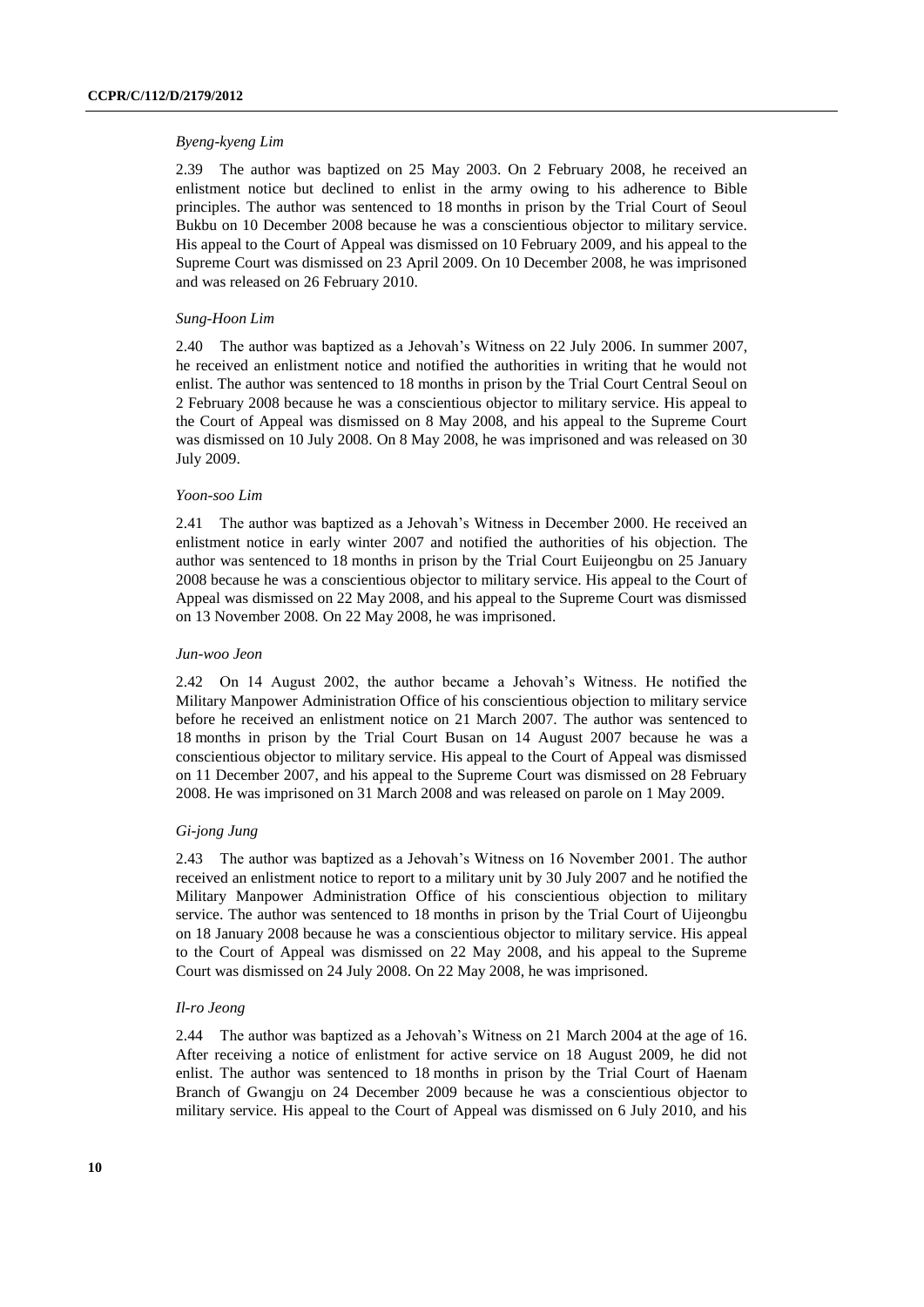appeal to the Supreme Court was dismissed on 11 November 2010. On 11 November 2010, he was imprisoned and was released on 14 May 2012.

#### *Jong-min Jeong*

2.45 The author became a Jehovah's Witness by baptism on 3 December 2006. He received an enlistment notice on 23 May 2007 and, the day before his enlistment, he informed the Military Manpower Administration office of his objection to military service. The author was sentenced to 18 months in prison by the Trial Court of Busan District on 18 October 2007 because he was a conscientious objector to military service. His appeal to the Court of Appeal was dismissed on 29 April 2008, and his appeal to the Supreme Court was dismissed on 10 July 2008. On 21 July 2008, he was imprisoned and was released on parole on 30 September 2009.

#### *Chul-Ho Jeong*

2.46 The author had associated with Jehovah's Witnesses since he was young. He received an enlistment notice in May 2008 but refused to do military service due to his Bible-trained conscience. The author was sentenced to 18 months in prison by the Trial Court of Seoul Central on 17 September 2008 because he was a conscientious objector to military service. His appeal to the Court of Appeal was dismissed on 30 October 2008, and his appeal to the Supreme Court was dismissed on 27 May 2010. On 11 June 2010, the author was imprisoned and he was released on 12 August 2011.

### *Seong-chan Jo*

2.47 The author was baptized on 23 January 1999. After receiving an enlistment notice from the Military Manpower Administration, he notified of his objection to military service. The author was sentenced to 18 months in prison by the Trial Court of Uijeongbu District on 15 April 2010 because he was a conscientious objector to military service. His appeal to the Court of Appeal was dismissed on 15 July 2010, and his appeal to the Supreme Court was dismissed on 30 September 2010. On 15 July 2010, he was imprisoned and was released on 30 September 2011.

#### *Sang-young Choi*

2.48 The author was baptized on 18 may 2003. In July 2007, he received an enlistment notice and notified the Military Manpower Administration Office of his conscientious objection to military service. The author was sentenced to 18 months in prison by the Trial Court of Busan on 15 February 2008 because he was a conscientious objector to military service. His appeal to the Court of Appeal was dismissed on 11 April 2008, and his appeal to the Supreme Court was dismissed on 24 July 2008. He was imprisoned for 1 year and 3 months and was released on parole.

### *Hyoung-jin Choi*

2.49 The author was baptized as a Jehovah's Witness on 19 September 1998. In June 2007, he received an enlistment notice to join the army but explained that he would not serve the army because of his religion. The author was sentenced to 18 months in prison by the Trial Court of Suncheon Branch of Gwangju on 21 December 2007 because he was a conscientious objector to military service. His appeal to the Court of Appeal was dismissed on 15 February 2008, and his appeal to the Supreme Court was dismissed on 24 April 2008. On 21 December 2007, he was imprisoned and was released on parole on 30 March 2009.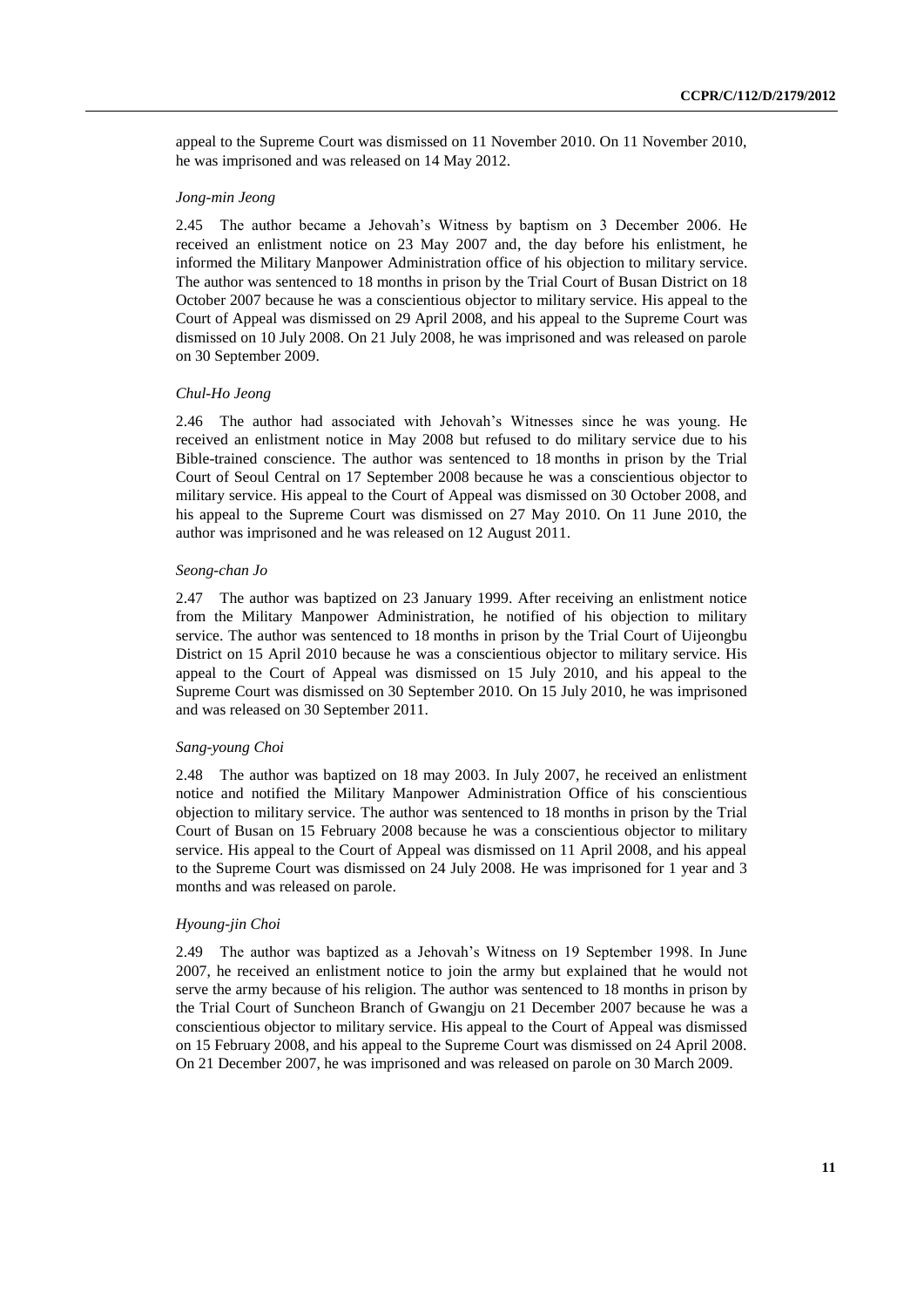#### *Ji-hun Han*

2.50 The author was baptized on 31 July 2004. He received a notice of enlistment on 13 August 2009, but did not enlist owing to his objection to military service. The author was sentenced to 18 months in prison by the Trial Court of Goyang on 23 July 2010 because he was a conscientious objector to military service. His appeal to the Court of Appeal was dismissed on 21 January 2011, and his appeal to the Supreme Court was dismissed on 24 November 2011. On 29 November 2011, he was imprisoned.

#### *Dong-yoon Hyun*

2.51 The author was baptized as a Jehovah's Witness on 30 July 1994. He received a draft notice on 15 December 2007, but his request to postpone conscription to wait for the implementation of alternative service was dismissed. The author was sentenced to 18 months in prison by the Trial Court of Busan on 15 July 2008 because he was a conscientious objector to military service. His appeal to the Court of Appeal was dismissed on 28 August 2009, and his appeal to the Supreme Court was dismissed on 26 November 2009. On 3 December 2009, the author was imprisoned and released on parole on 28 February 2011.

#### **The complaint**

3.1 The authors assert that the State party's refusal to recognize their right to conscientious objection to military service, under penalty of imprisonment, constitutes a violation of article 18, paragraph 1, of the Covenant. The authors submit that the Committee has clearly found that conscientious objection to military service is a protected right deriving from the freedom of thought, conscience and religion.<sup>3</sup> The authors also emphasize that it is undisputed that each one of them is a conscientious objector to military service, as they have each personally decided that serving in the army would be a serious breach of their Bible-trained conscience as Jehovah's Witnesses.

3.2 The authors also argue that their detention due to their conscientious objection constitutes a violation by the State party of article 9 of the Covenant, which prohibits arbitrary detention and guarantees an enforceable right to compensation. The authors submit that the Working Group on Arbitrary Detention categorizes the deprivation of liberty resulting from the exercise of the rights or freedoms guaranteed by the Covenant as a form of arbitrary detention, and that the European Court of Human Rights noted the findings of the Working Group in a recent judgment.<sup>4</sup>

3.3 The authors request that their criminal records be expunged and that the State party provide them with adequate compensation and take necessary measures to avoid similar violations of the Covenant in the future.

#### **State party's observations on admissibility and on the merits**

4.1 In its observations dated 14 March 2012, the State party expresses deep concern with the shift in jurisprudence of the Committee concerning the issue of conscientious objection, and characterizes as erroneous the recent decisions of the Committee in which it found that the State party had breached article 18 of the Covenant because it had not

<sup>3</sup> See, inter alia, communications No. 1642-1741/2007, *Min-kyu Jeong et al* v. *The Republic of Korea*, Views adopted on 24 March 2011, para. 7.3.

<sup>4</sup> See, inter alia, Working Group on Arbitrary Detention opinions Nos. 36/1999 (Turkey), 24/2003 (Israel), and 16/2008 (Turkey). See also European Court of Human Rights, Grand Chamber, 7 July 2011, *Bayatyan* v. *Armenia* (Application no. 23459/03), para. 65.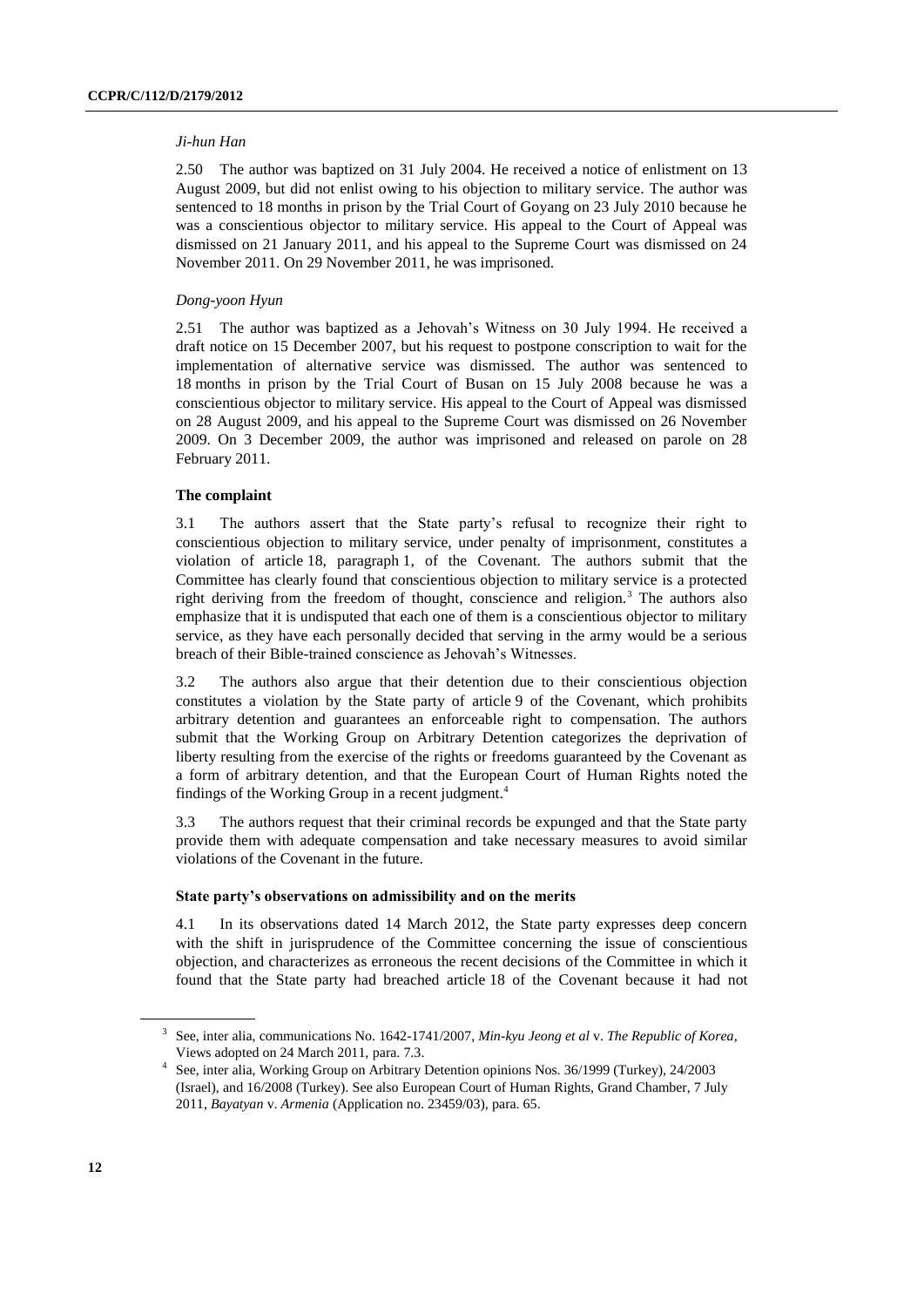recognized conscientious objection.<sup>5</sup> The State party considers that, when the Covenant was negotiated and adopted, participating States had expressed reservations concerning whether conscientious objection fell within the ambit of article 18 of the Covenant. Article 8, paragraph 3 (c) (ii), of the Covenant stipulates that "any service of a military character and, in countries where conscientious objection is recognized, any national service required by law of conscientious objectors" shall not be included in "forced or compulsory labour". The term "in countries where conscientious objection is recognized" indicates that a State party may decide whether to recognize conscientious objection and an alternative service system.<sup>6</sup>

4.2 The State party considers that it is difficult to accept that the views of the Committee on the issue of conscientious objection under article 18 have been altered. Since the cases of *Min-kyu Jeong et al.*, the Committee has been interpreting conscientious objection as a right that is inherent in the right to freedom of thought, conscience and religion under article 18, paragraph 1, of the Covenant, rather than as a right to freedom to manifest one's beliefs. This new interpretation is erroneous in two respects. First, the Committee claims that conscientious objection is an absolute right that is non-derogable even in exigencies under article 4 of the Covenant. In these circumstances, the claim of conscientious objection could be extended as a justification for acts such as refusal to pay taxes or refusal of mandatory education. Second, the Committee claims that the State party violated the right of individuals to choose whether to declare conscientiously held beliefs. However, if that right were violated by a State party's failure to introduce an alternative service system, then it would follow that the individuals must prove their conscience in order to benefit from alternative service, which would also in turn be regarded as a violation of the right to choose whether to declare conscientiously held beliefs, according to the same logic. Therefore, the views of the Committee are not compatible with the nature of an alternative service system.

4.3 The State party considers that various practical problems arise from the implementation of an alternative service system under a compulsory military service system. The State party first maintains the views it previously explained in its response to the communications submitted to the Committee on 14 November 2008. The State party would be unable to recruit enough military manpower if it acknowledged an exemption from conscription or allowed for alternative service. Since 2008, mainly in the West Sea within the territory of the Republic of Korea, there has been a clash between naval vessels (the naval battle of Daecheong) and 46 people serving in the navy died when the *Cheonan* was attacked and sunk. Since then, the crisis in the Korean peninsula has intensified owing to missile attacks and nuclear tests. Moreover, alternative service would undermine social cohesion, stable pluralism in a religiously diverse society and the public order by

<sup>5</sup> See communications No. 1321-1322/2004, *Yeo-Bum Yoon and Myung-Jin Choi* v. *The Republic of Korea*, Views adopted by the Committee on 3 November 2006; *Min-kyu Jeong et al.* v. *The Republic of Korea* (note 3 above); and 1786/2008, *Jong-nam Kim et al.* v. *The Republic of Korea*, Views adopted on 25 October 2012. The State party considers that the Committee based its reasoning in communication No. 1321-1322/2004 on the following factors: an increasing number of the States parties to the Covenant that have retained compulsory military service have introduced alternatives to such service; the State party had failed to show what special disadvantage would be involved for it if the rights of the authors under article 18 had been fully respected; respect for conscientious beliefs and manifestations thereof on the part of the State was itself an important factor in ensuring cohesion and stable pluralism in society; it was in principle possible and in practice common to conceive alternatives to compulsory military service that did not erode the basis of the principle of universal conscription but rendered equivalent social good and made equivalent demands on the individual; and the State party had not demonstrated that the restrictions in question were necessary.

<sup>&</sup>lt;sup>6</sup> See Republic of Korea Supreme Court Judgment, 27 December 2007, Decision 2007Do7941.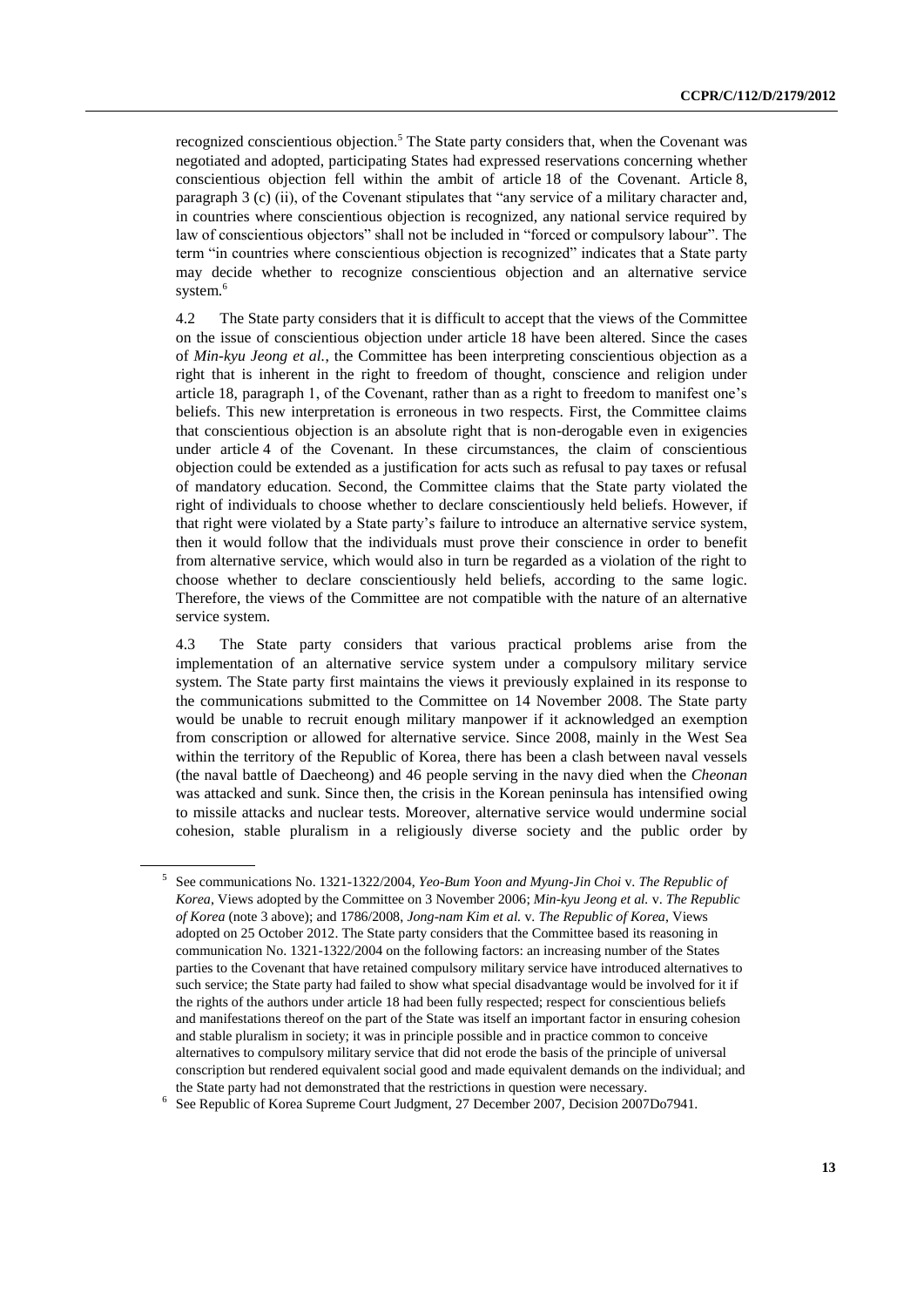compromising fairness in military service obligations and creating unfair disparities between those engaged in compulsory military service and alternative service. It is in practice difficult to introduce an alternative service system, owing to conditions such as the current security situation, restrictions on individual freedom due to military service and a lack of consensus among democratic communities.

4.4 The State party further considers that the authors' claims under article 9 of the Covenant are inadmissible owing to a lack of substantiation, because the authors did not demonstrate the direct correlation between their specific circumstances and the State party's alleged violations.

4.5 The State party considers that, if the Committee considers the communication to be admissible, the authors' claims may be reasonably rejected on the merits. Paragraph 3 and parts of paragraph 2 of article 9 of the Covenant may only be applied to criminal proceedings.<sup>7</sup> The authors were not arbitrarily detained but were rather detained according to independent and fair court judgments that apply legal boundaries that limit basic rights for the protection of national security. None of the authors claimed that the trial procedures were unfair, and most of the authors were investigated without detention according to the procedures, including the judge's examination of the warrant request, as stipulated in the Criminal Procedure Act. Where a counsel was not appointed by the author himself, a defence counsel was assigned, legal assistance was provided and fair trials were carried out in accordance with articles 9 and 14 of the Covenant. Moreover, pursuant to the Military Service Act, the State party does not consider conscientious objection to derive directly from article 18 of the Covenant.<sup>8</sup> Because the law that provides the grounds for the authors' detention owing to their objection to military service had not been arbitrarily interpreted or applied, the grounds for deprivation of liberty was also legitimate and lawful. In addition, all authors had been sentenced to imprisonment for a term of 18 months, on the basis of the courts' standard for the minimum sentence necessary for the authors to avoid re-enlistment. Only persons who have been sentenced to imprisonment with prison labour or imprisonment without prison labour for at least eighteen months are subject to exemption from military service.<sup>9</sup> Thus, if the authors had been sentenced to imprisonment for less than one year and six months, or to a suspension of execution, there was a high probability that they would have refused enlistment or call-up and would have therefore been sentenced to imprisonment again. The judiciary took this into account when sentencing them to imprisonment; as such, their detention had not been arbitrary.

4.6 Finally, the State party notes that it has been making continuous efforts to consider conscientious objection and the introduction of alternative service systems in order to protect and ensure the right to religion and conscience to the fullest extent possible and in order to respect the views of the Committee. The State party announced its plan, in September 2007, to introduce a system of assigning social services to those who refuse conscription owing to religious belief, on condition that there is a public consensus and there is no shift in this position. Thus, once such consensus is determined by way of research on public opinion and on the positions of relevant Ministries and institutions, the State party will consider the introduction of an alternative service system. In particular, the

 $7$  See general comment No. 8 (1982) on the right to liberty and security of persons.

<sup>&</sup>lt;sup>8</sup> See article 88, paragraph 1, of the Military Service Act, which states: "Any person who has received a notice of enlistment for active duty service or a notice of call (including a notice of enlistment through recruitment) and fails to enlist in the military or to comply with the call, even after the expiration of the following report period from the date of enlistment or call, without justifiable grounds, shall be punished by imprisonment for not more than three years."

<sup>9</sup> See article 136, paragraph 1, subparagraph 2(a) of the Enforcement Decree of the Military Service Act.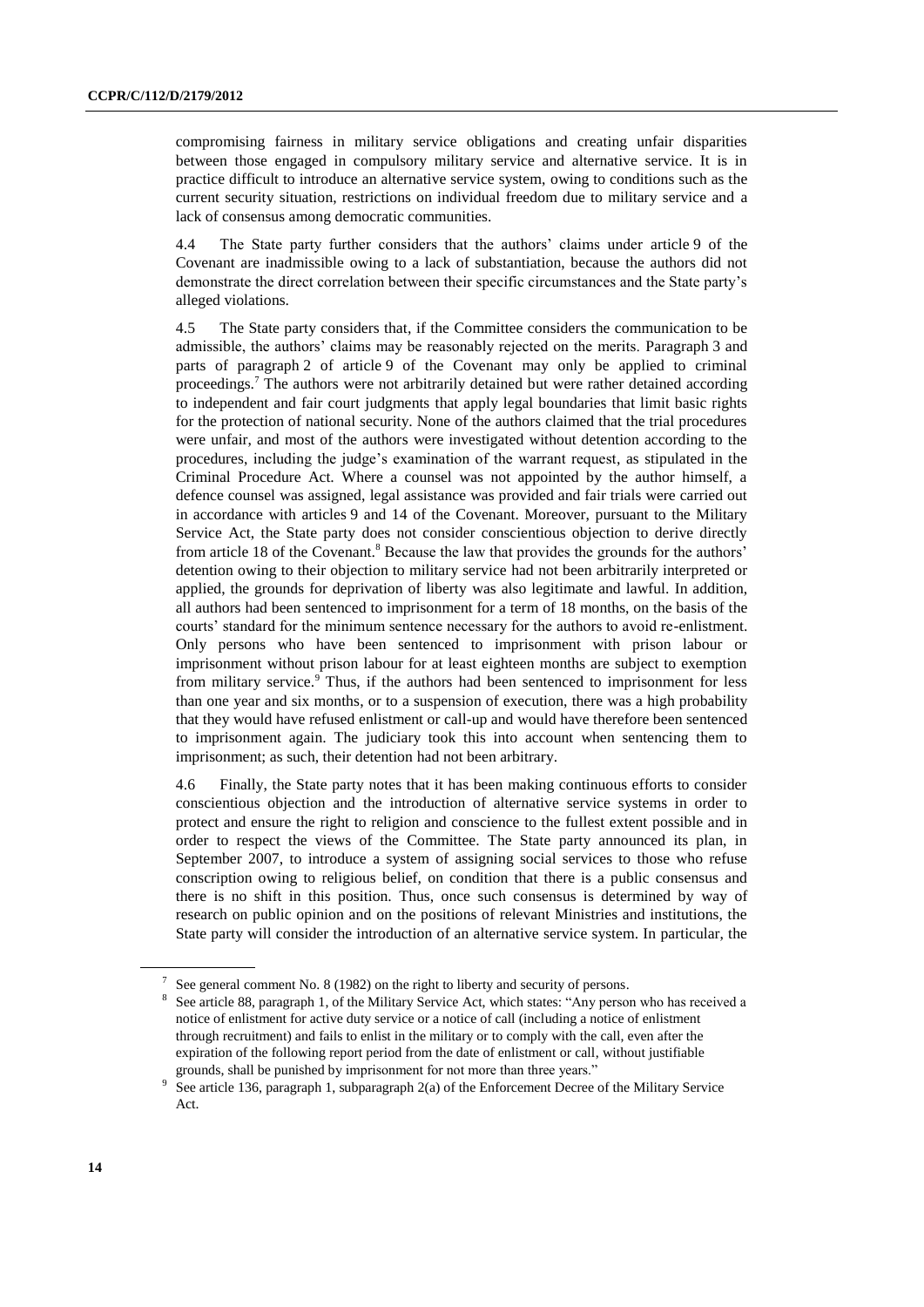Second National Action Plan for the Promotion and Protection of Human Rights, implemented in 2012, contains a plan to consider the introduction of alternative service. However, the State party requests that the Committee understand the fact that, until there is public consensus and an improved security situation, the current system of military service must be maintained.

### **Author's comments on the State party's observations**

5.1 In their comments dated 29 July 2013, the authors challenge the State party's observations. Regarding the admissibility of their claims under article 9 of the Covenant, the authors assert that, because it is undisputed that each author was detained, the claims should be examined on the merits.

5.2 Concerning article 18 of the Covenant, the authors assert that the Covenant should be viewed as a living instrument that must be interpreted in the light of present-day conditions and the ideas prevailing in democratic States today. The authors maintain that this interpretation is in line with the Committee's views in communications No. 1321-  $1322/2004<sup>10</sup>$  The authors further maintain that, because article 8 of the Covenant neither recognizes nor excludes a right of conscientious objection, the assessment of that right must be made solely in the light of article 18 of the Covenant.<sup>11</sup> Moreover, the authors submit that the claim of conscientious objection to military service must be made on the basis of an objection to the obligation to use lethal force.<sup>12</sup> With regard to the State party's observation that the rights of a conscientious objector might be infringed during the process of applying for conscientious objection status, the authors assert that this infringement can be avoided by the establishment of a fair and effective decision-making process for applicants. In that regard, the Committee has previously recommended to "consider placing the assessment of applications for conscientious objector status under the control of civilian authorities".<sup>13</sup>

#### **Issues and proceedings before the Committee**

#### *Consideration of admissibility*

6.1 Before considering any claims contained in a communication, the Human Rights Committee must, in accordance with article 93 of its rules of procedure, decide whether or not it is admissible under the Optional Protocol to the Covenant.

6.2 As required by article 5, paragraph 2 (a), of the Optional Protocol, the Committee has ascertained that the same matter is not being examined under any other international procedure of investigation or settlement.

6.3 The Committee recalls its jurisprudence to the effect that authors must avail themselves of all domestic remedies in order to fulfil the requirement of article 5, paragraph 2 (b), of the Optional Protocol, insofar as such remedies appear to be effective in the given case and are de facto available to the author.<sup>14</sup> The Committee notes that the 50

<sup>10</sup> See *Yeo-Bum Yoon and Myung-Jin Choi* v. *The Republic of Korea* (note 5 above), para. 8.2. <sup>11</sup> See European Court of Human Rights, Grand Chamber, 7 July 2011, *Bayatyan* v. *Armenia* (Application no. 23459/03), para. 100.

<sup>&</sup>lt;sup>12</sup> See general comment No. 22 (1993) on the right to freedom of thought, conscience and religion, paragraph 11. See also communication No. 682/1996, *Westerman* v. *The Netherlands*, decision on admissibility of 16 October 1997.

<sup>&</sup>lt;sup>13</sup> Concluding observations on the initial report of Greece, CCPR/CO/83/GRC, para. 15.

<sup>14</sup> See communications No. 1003/2001, *P.L.* v. *Germany*, decision of inadmissibility adopted on 22 October 2003, para. 6.5; and No. 433/1990, *A.P.A.* v. *Spain*, decision of inadmissibility adopted on 25 March 1994, para. 6.2.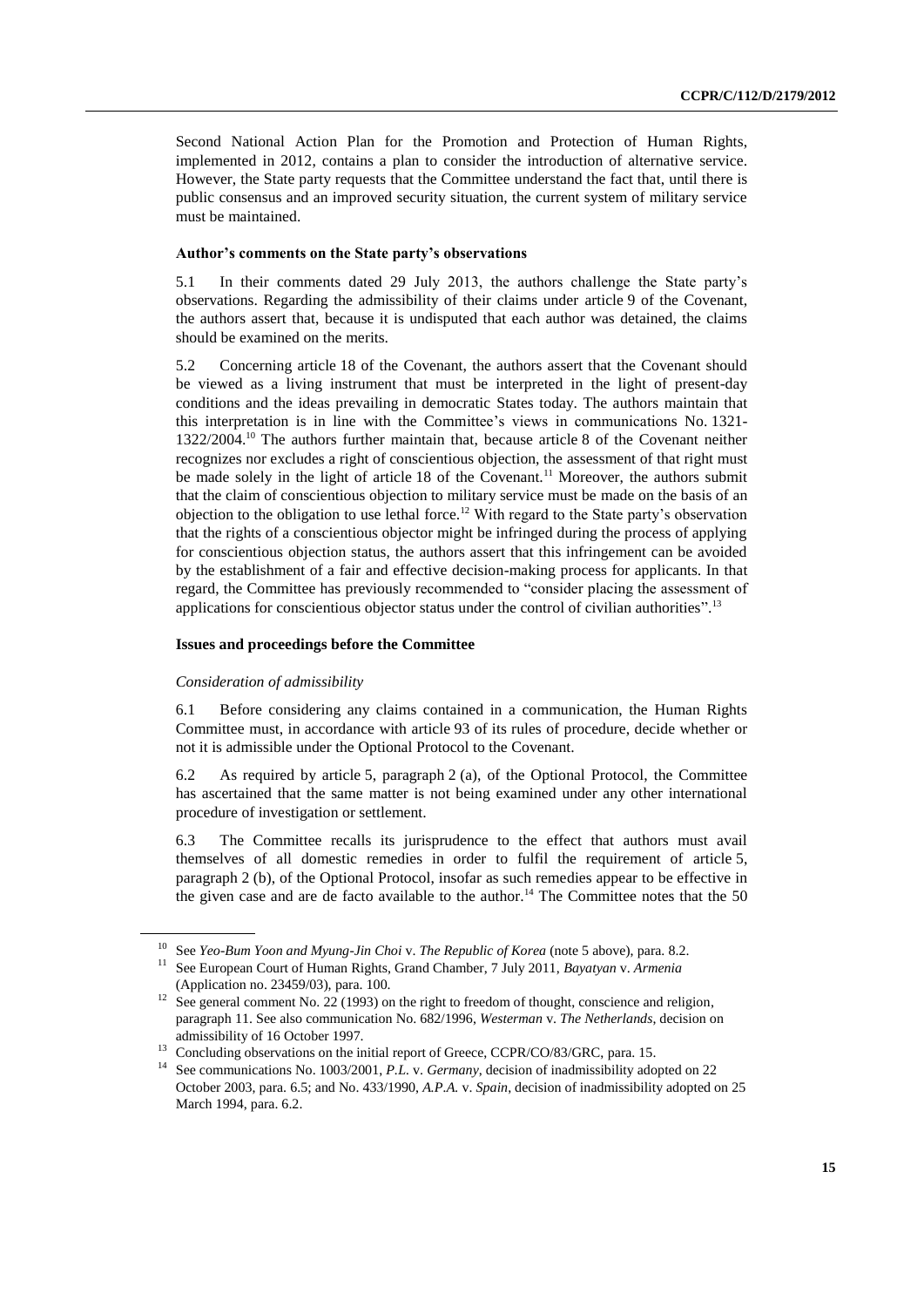authors have all unsuccessfully appealed their convictions for draft evasion to the Supreme Court of the State party. Taking these decisions into account, and in the absence of any objection by the State party, the Committee considers that it is not precluded from examining the communication by article 5, paragraph 2 (b), of the Optional Protocol.

6.4 The Committee takes note of the State party's position that the communication is inadmissible under article 2 of the Optional Protocol, owing to a lack of substantiation, because the authors did not demonstrate a direct correlation between their specific circumstances and the State party's alleged violations. The Committee also notes the authors' argument that the communication is admissible because it is undisputed that each author was detained. The Committee considers that the communication raises issues under articles 9 and 18 of the Covenant because it is undisputed that the authors were detained owing to their conscientious objection to military service and because the authors allege that this detention was arbitrary as an infringement upon their right to freedom of conscience. The Committee therefore considers that the authors have sufficiently substantiated their allegations and declares the claims admissible and proceeds to their consideration on the merits.

### *Consideration of the merits*

7.1 The Human Rights Committee has considered the present communication in the light of all the information made available to it by the parties, as required under article 5, paragraph 1, of the Optional Protocol.

7.2 The Committee notes the authors' claim that their rights under article 18, paragraph 1 of the Covenant have been violated, owing to the absence in the State party of an alternative to compulsory military service, as a result of which their failure to perform military service on account of their religious conscience led to their criminal prosecution and imprisonment. The Committee notes that, in the present cases, the State party reiterates arguments advanced in response to the earlier communications before the Committee,<sup>15</sup> notably on the issues of national security, equality between military and alternative service, and lack of a national consensus on the matter. The Committee considers that it has already examined these arguments in its earlier Views<sup>16</sup> and finds no reason to depart from its earlier position.<sup>17</sup>

7.3 The Committee recalls its general comment No. 22 (1993) on the right to freedom of thought, conscience and religion, in which it considers that the fundamental character of the freedoms enshrined in article 18, paragraph 1, of the Covenant is reflected in the fact that this provision cannot be derogated from, even in time of public emergency, as stated in article 4, paragraph 2, of the Covenant. The Committee recalls its prior jurisprudence that, although the Covenant does not explicitly refer to a right of conscientious objection, such a right derives from article 18, inasmuch as the obligation to be involved in the use of lethal force may seriously conflict with the freedom of conscience.<sup>18</sup> The right to conscientious objection to military service inheres in the right to freedom of thought, conscience and religion. It entitles any individual to an exemption from compulsory military service if such

<sup>15</sup> See *Yeo-Bum Yoon and Myung-Jin Choi* v. *the Republic of Korea* (note 5 above), paras. 4.1-4.6; *Jong-nam Kim et al.* v. *Republic of Korea* (note 5 above), paras. 4.1-4.8; and No. 1593-1603/2007, *Eu-min Jung et al* v. *the Republic of Korea*, Views adopted by the Committee on 23 March 2010, paras. 4.3-4.10.

<sup>16</sup> See *Yeo-Bum Yoon and Myung-Jin Choi* v. *the Republic of Korea* (note 5 above), para. 8.4.

<sup>17</sup> See *Min-kyu Jeong et al* v. *The Republic of Korea* (note 3 above), para. 7.2.

<sup>18</sup> See *Yeo-Bum Yoon and Myung-Jin Choi* v. *the Republic of Korea* (note 5 above), para. 8.3; and *Jongnam Kim et al.* v. *Republic of Korea* (note 5 above), para. 7.3.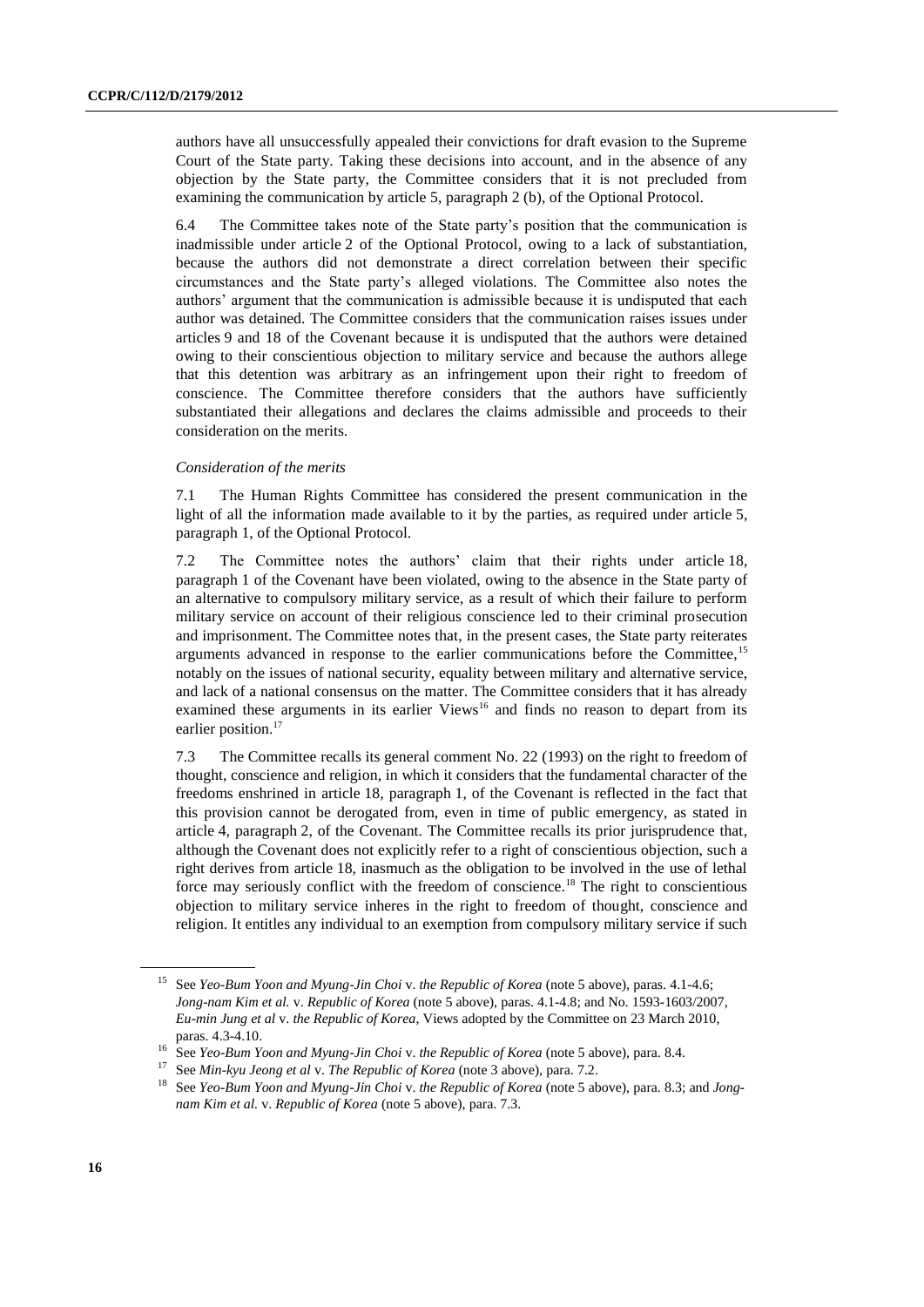service cannot be reconciled with that individual's religion or beliefs. The right must not be impaired by coercion. A State may, if it wishes, compel the objector to undertake a civilian alternative to military service, outside the military sphere and not under military command. The alternative service must not be of a punitive nature. It must be a real service to the community and compatible with respect for human rights.<sup>19</sup> The Committee notes that the State party disagrees with this position on the grounds that the claim of conscientious objection could be extended in order to justify acts such as refusal to pay taxes or refusal of mandatory education. However, the Committee considers that military service, unlike schooling and payment of taxes, implicates individuals in a self-evident level of complicity with a risk of depriving others of life. $^{20}$ 

7.4 In the present cases, the Committee considers that the authors' refusal to be drafted for compulsory military service derives from their religious beliefs, which, it is uncontested, were genuinely held, and that the authors' subsequent convictions and sentences amounted to an infringement of their freedom of conscience, in breach of article 18, paragraph 1 of the Covenant. Repression of the refusal to be drafted for compulsory military service, exercised against persons whose conscience or religion prohibit the use of arms, is incompatible with article 18, paragraph 1 of the Covenant.<sup>21</sup>

7.5 The Committee notes the authors' claim that imprisoning them as punishment for refusing military service amounts to arbitrary detention under article 9 of the Covenant.<sup>22</sup> The Committee observes that article 9, paragraph 1, of the Covenant provides that no one may be subjected to arbitrary arrest or detention. The Committee recalls that the notion of "arbitrariness" is not to be equated with "against the law", but must be interpreted more broadly to include elements of inappropriateness, injustice, lack of predictability and due process of law.<sup>23</sup> Just as detention as punishment for the legitimate exercise of the right to freedom of expression, as guaranteed by article 19 of the Covenant is arbitrary,  $24$  so is detention as punishment for legitimate exercise of freedom of religion and conscience, as guaranteed by article 18 of the Covenant. Consequently, the Committee also finds that article 9, paragraph 1, of the Covenant has been violated with respect to each author.

8. The Human Rights Committee, acting under article 5, paragraph 4, of the Optional Protocol to the International Covenant on Civil and Political Rights, concludes that the facts before the Committee reveal, with respect to each of the 50 authors, violations by the Republic of Korea of articles 9, paragraph 1; and 18, paragraph 1, of the Covenant.

9. In accordance with article 2, paragraph 3 (a), of the Covenant, the State party is under an obligation to provide the authors with an effective remedy, including expunging their criminal records and providing them with adequate compensation. The State party is under an obligation to avoid similar violations of the Covenant in the future, which includes the adoption of legislative measures guaranteeing the right to conscientious objection.

<sup>19</sup> See *Min-kyu Jeong et al* v. *The Republic of Korea* (note 3 above), para. 7.3; and *Jong-nam Kim et al.*  v. *Republic of Korea* (note 5 above), para. 7.4.

<sup>20</sup> See communication No. 1853-1854/2008, *Cenk Atasoy and Arda Sarkut* v. *Turkey*, Views adopted on 29 March 2012, Appendix, Section II.

<sup>21</sup> See *Min-kyu Jeong et al* v. *The Republic of Korea* (note 3 above), para. 7.4; and *Jong-nam Kim et al.*  v. *Republic of Korea*, para. 7.5 (note 5 above).

<sup>&</sup>lt;sup>22</sup> See Working Group on Arbitrary Detention opinion No. 16/2008 (Turkey), 9 May 2008.

<sup>23</sup> See, inter alia, communications No. 1134/2002, *Gorji-Dinka* v. *Cameroon*, Views adopted on 17 march 2005, para. 5.1; and No. 305/1988, *Van Alphen* v. *The Netherlands*, Views adopted on 23 July 1990, para. 5.8.

<sup>24</sup> See communication No. 328/1988, *Zelaya Blanco* v. *Nicaragua*, Views adopted on 20 July 1994, para. 10.3.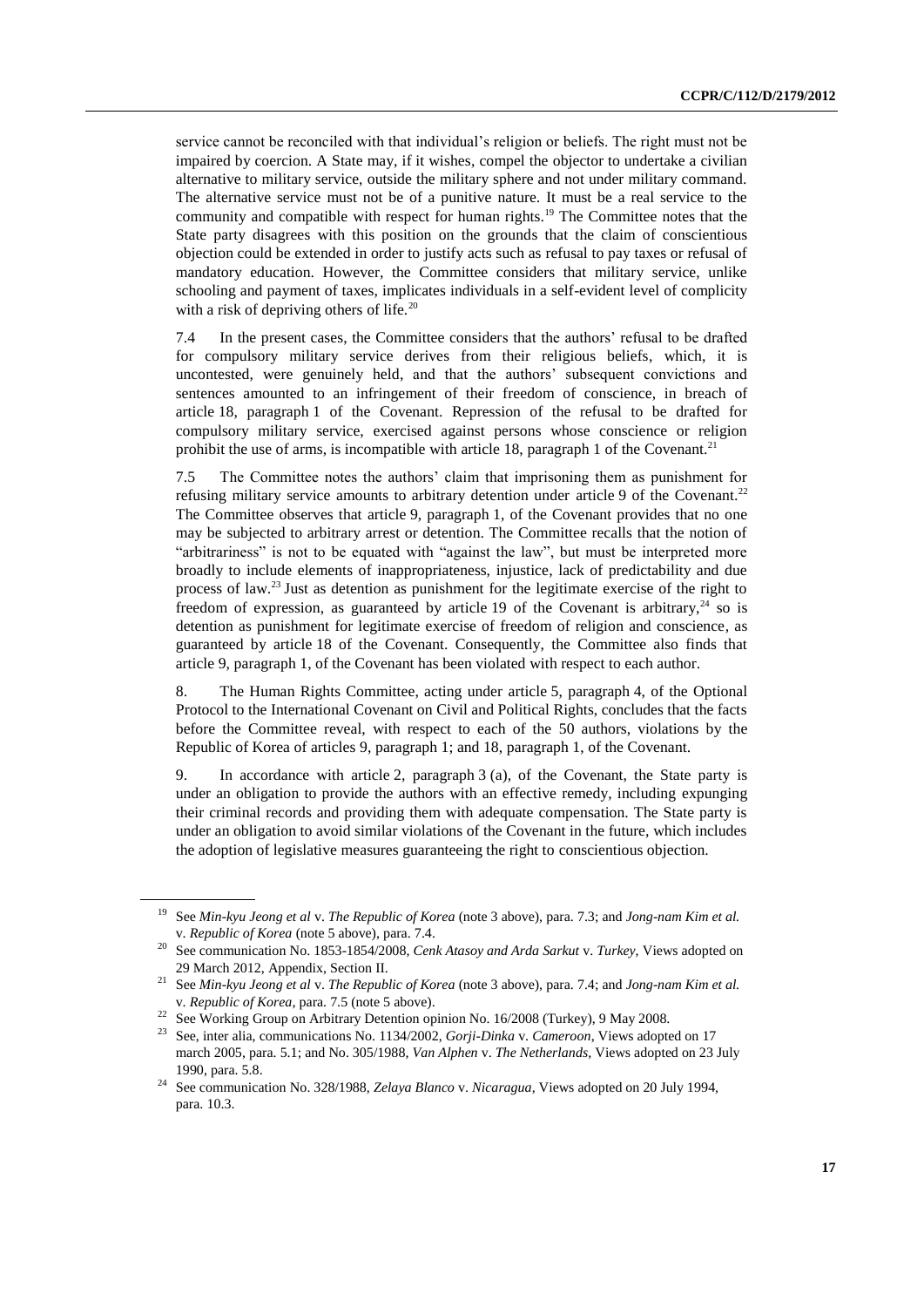10. By becoming a State party to the Optional Protocol, the State party has recognized the competence of the Committee to determine whether or not there has been a violation of the Covenant. Pursuant to article 2 of the Covenant, the State party has undertaken to guarantee to all individuals within its territory and subject to its jurisdiction the rights recognized in the Covenant, and to provide an effective and enforceable remedy where it has been determined that a violation has occurred. The Committee therefore requests the State party to provide, within 180 days, information about the measures taken to give effect to the present Views. The State party is also requested to publish the present Views and ensure that they are widely disseminated.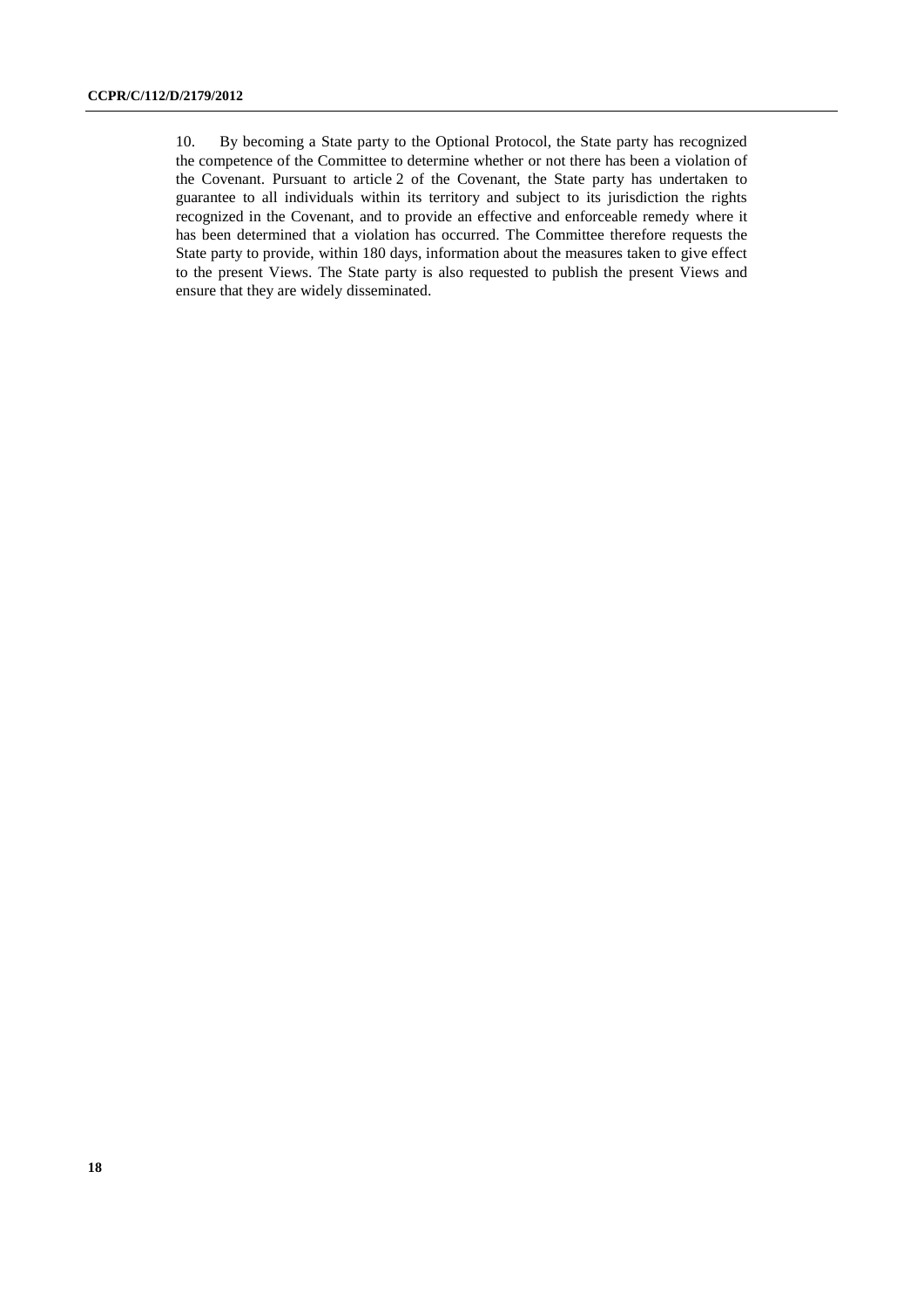# **Appendix I**

[Original: English]

# **Joint opinion of Committee members Yuji Iwasawa, Gerald L. Neuman, Anja Seibert-Fohr, Yuval Shany and Konstantine Vardzelashvili (concurring)**

1. We concur with the Committee's conclusion that the State party has violated the rights of the authors under articles 9 and 18 of the Covenant, but for somewhat different reasons than those given by the majority. We believe that the majority should have adhered to the approach it employed in its Views on similar issues in 2006 and 2010, which analysed the authors' rights to conscientious objection to military service as an instance of manifestation of belief in practice, which is subject to limitation under paragraph 3 of article 18.<sup>a</sup> Instead, in 2011, the majority of the Committee shifted its approach and treated the right to conscientious objection to military service as part of the absolutely protected right to hold a belief.<sup>b</sup> Despite the objections of separate opinions,<sup>c</sup> the Committee has employed this absolute approach in recent cases, including in paragraphs 7.3 and 7.4 of the present Views. We do not consider the majority's explanations for the change of analysis persuasive.

2. We do, however, conclude that the Republic of Korea has not provided a sufficient justification for denying the right of conscientious objection, as the Committee had found in prior cases applying its earlier approach to the situation in this State party.

a See communications No. 1321-1322/2004, *Yeo-Bum Yoon and Myung-Jin Choi* v. *The Republic of Korea*, Views adopted by the Committee on 3 November 2006; and No. 1593-1603/2007, *Eu-min Jung et al* v. *the Republic of Korea*, Views adopted by the Committee on 23 March 2010.

<sup>&</sup>lt;sup>b</sup> See Communication Nos. 1642-1741/2007, *Jeong et al. v. the Republic of Korea*, Views adopted on 24 March 2011.

c See communications No. 1853-1854/2008, *Atasoy and Sarkut* v. *Turkey*, Views adopted on 29 March 2012 (individual opinion of Committee member Gerald L. Neuman, jointly with members Yuji Iwasawa, Michael O'Flaherty and Walter Kälin (concurring)); communication No. 1786/2008, *Kim et al.* v. *the Republic of Korea*, Views adopted on 25 October 2012 (individual opinions of Committee member Walter Kälin (concurring) and Committee members Gerald L. Neuman and Yuji Iwasawa (concurring)).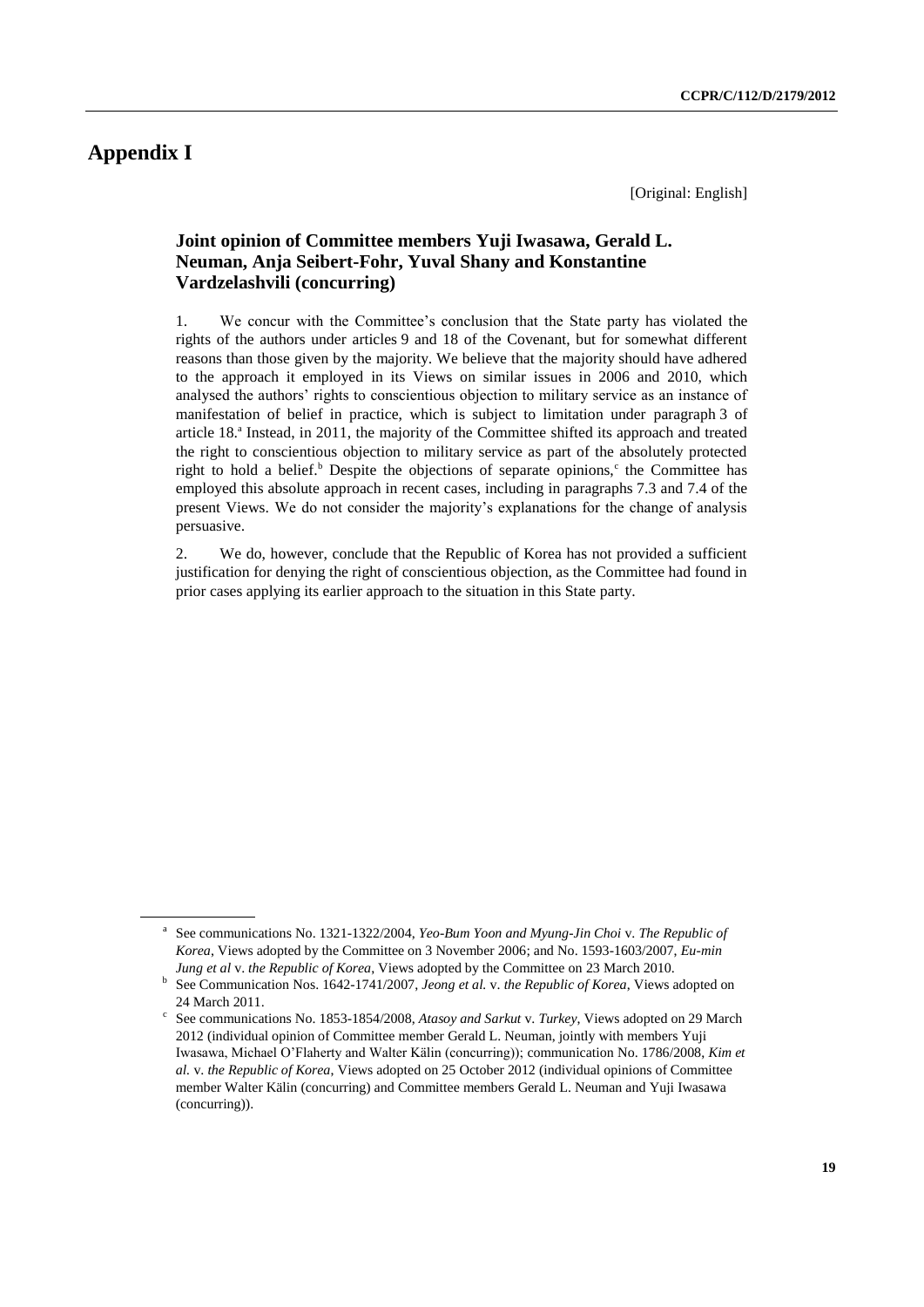# **Appendix II**

# **Individual opinion of Committee member Fabián Salvioli (concurring)**

1. I concur with the decision of the Human Rights Committee and the grounds on which it was based in *Kim et al.* v. *Republic of Korea* (communication No. 2179/2012). The Views of the Human Rights Committee in the present case reaffirm the jurisprudence that has been established since 2011 in *Jeong et al.* v. *Republic of Korea* (communication No. 1642-1741/2007) and later in *Atasoy and Sarkut* v. *Turkey* (communication No. 1853- 1854/2008) and in *Jong-nam Kim et al.* v. *Republic of Korea* (communication No. 1786/2008), both of which were resolved in 2012.

2. The Committee's current practice is to regard the right to conscientious objection to compulsory military service as being protected under article 18, paragraph 1, of the Covenant, which means, in turn, that a State party may not suspend that right under any circumstance (article 4 of the Covenant). It also means that, unlike what would have been the case under the Committee's jurisprudence prior to 2011, a State party may not limit the right to conscientious objection to compulsory military service for reasons of safety or on any other grounds (this would have been possible if conscientious objection to compulsory military service were to be regarded as being covered by article 18, paragraph 3, as the Committee had in the past.)

3. The Committee has laid an appropriate foundation for its present position on the issue by taking into account the progressive developments in international human rights law, which should guide the work of bodies entrusted with the task of interpreting and applying human rights instruments.<sup>a</sup>

4. I am not going to reiterate the many reasons why I support the current position of the Committee. I instead refer to my individual opinions regarding *Atasoy and Sarkut* v. *Turkey* and *Jong-nam Kim et al.* v. *Republic of Korea*, in which I discussed how the right of conscientious objection has evolved within the framework of international human rights law and, in particular, within the context of the work of various United Nations bodies. In those opinions I also weighed the legal advantages that the new approach affords for conscientious objectors in States parties to the International Covenant on Civil and Political Rights.<sup>b, c</sup>

5. It would be regrettable and would run counter to the way in which the protection of human rights has evolved if the Committee were to revert to its pre-2011 jurisprudence in this matter. If it were to do so, then States would be in a position to find reasons to oblige

a See communications No. 1642-1741/2007, *Min-kyu Jeong et al* v. *The Republic of Korea*, Views adopted on 24 March 2011, para. 7.3; No. 1853-1854/2008, *Cenk Atasoy and Arda Sarkut* v. *Turkey*, Views adopted on 29 March 2012, para. 10.4; and No. 1786/2008, *Kim et al.* v. *the Republic of Korea*, Views adopted on 25 October 2012, para. 7.4.

<sup>&</sup>lt;sup>b</sup> See the individual opinion of Committee member Fabián Salvioli (concurring) regarding *Cenk Atasoy and Arda Sarkut* v. *Turkey* (note a above), paras. 1–19.

c See the individual opinion of Committee member Fabián Salvioli (concurring) regarding communication No. 1786/2008, *Jong-nam Kim et al.* v. *The Republic of Korea*, Views adopted on 25 October 2012, paras. 1–11.